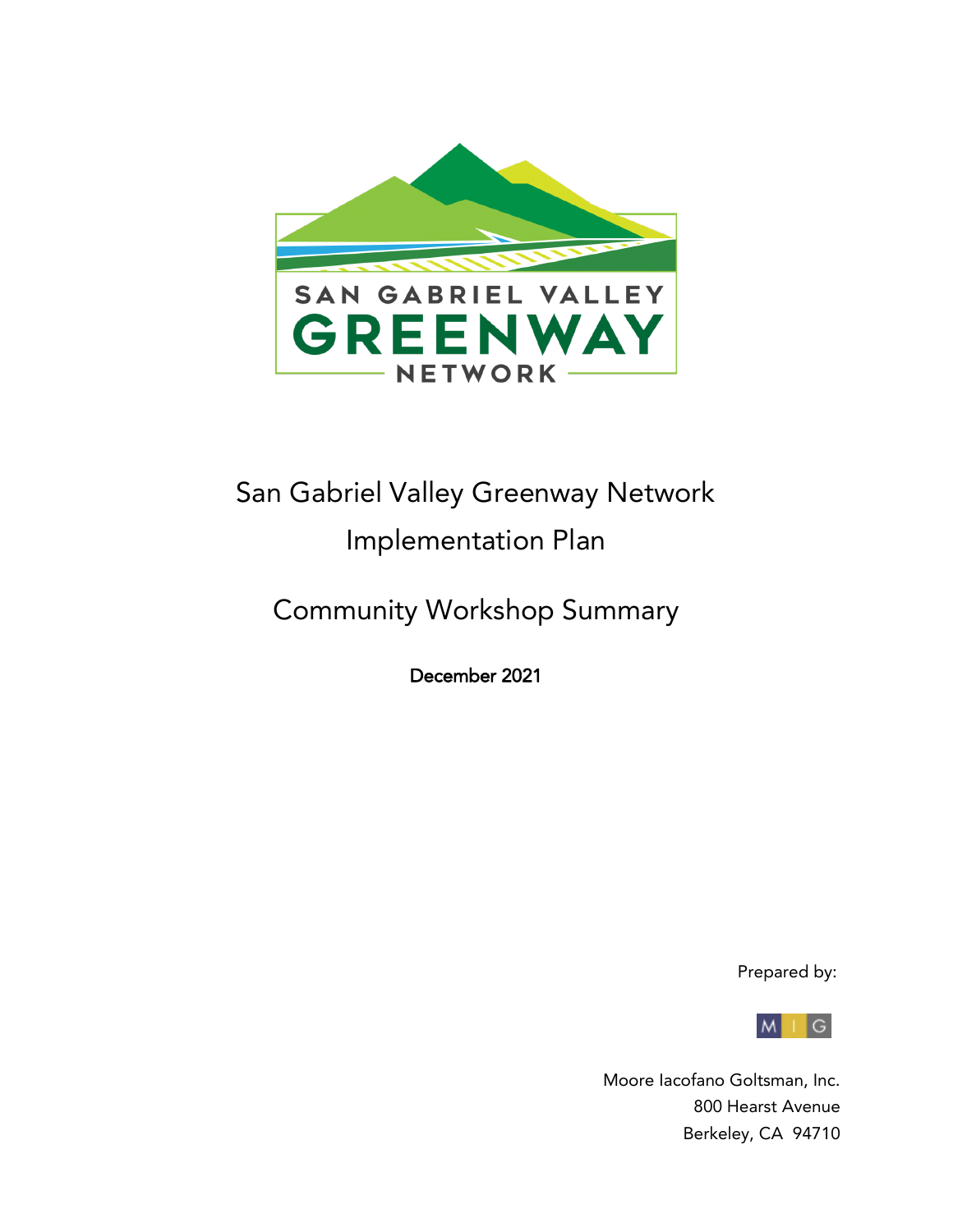#### Introduction

The San Gabriel Valley Greenway Network Implementation Project (SGV Greenway Network or the Plan) aims to transform currently underutilized river channels, stormwater channels, washes, and creeks that stretch across communities in the San Gabriel Valley. The flood control channels were constructed to address flood events but currently sit underutilized. The Plan would leverage the existing infrastructure and create a network for multimodal transportation that uses the current channel adjacencies.

The goals of the Plan are to update the existing flood control channels, improve connectivity between communities in the San Gabriel Valley, and create green space and opportunities for active transportation in areas previously underserved. The four community workshops were hosted by The SGV Greenway Network Team, including The Los Angeles County Public Works and consultants Brown and Caldwell, MIG, and Studio MLA.

## Outreach Methodology

This series of four community workshops was the first effort for this plan and was intended for community members to familiarize themselves with the plan. The four workshops were held at varying times during the days with the hope of being accessible to varying audiences.

To promote attendance at the workshops MIG developed social media posts which were shared on the plan website and partner websites and created an email campaign sent to government and agency partners, community stakeholders, and partners and collaborators. These stakeholders and partners were identified through research and or previous engagement activities and projects.

Calendar invites with the zoom link were sent to all participants that pre-registered and the Zoom link was made available on all social media posts (Facebook, Instagram) and the plan website. Participants were able to enter the meetings freely and attend as many as they liked.

### Workshop Format

The community workshops served to educate the community about the purpose and goals of the plan, build an understanding of the planning process, gather feedback on amenities, uses, and potential concerns, and promote the Plan. The SGV Greenway Team conducted four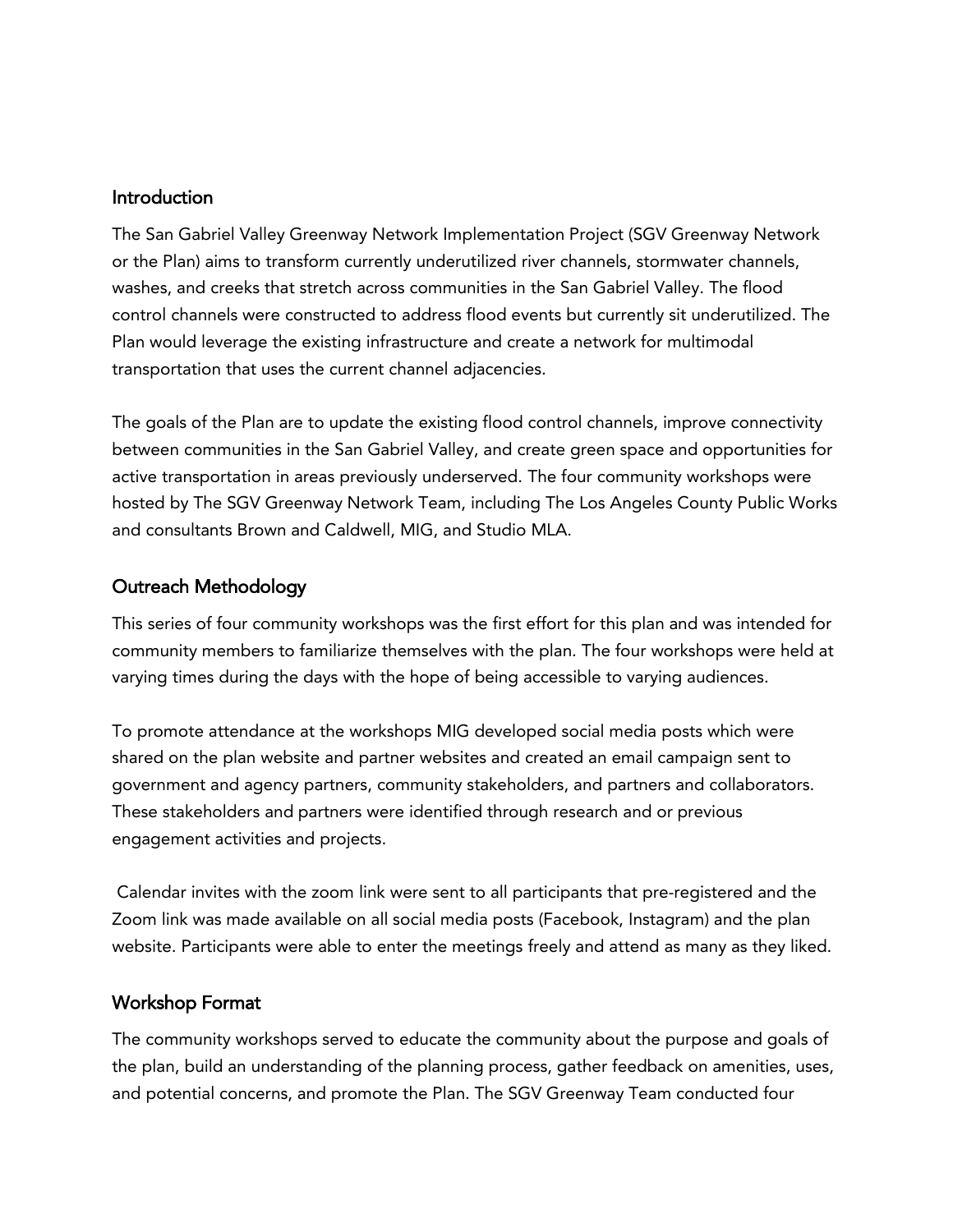dynamic bilingual virtual workshops at various dates and times for broad and flexible engagement opportunities.

| Workshop 1 | November 3rd, 2021, 6PM     | 31 Participants |
|------------|-----------------------------|-----------------|
| Workshop 2 | November 6th, 2021, 10AM    | 11 Participants |
| Workshop 3 | November 17th, 2021, 3:30PM | 36 Participants |
| Workshop 4 | November 18th, 2021, 6PM    | 9 Participants  |

*Workshop Schedule and Attendees*

The workshops had identical agendas and were conducted in the same manner to ensure participants had similar experiences. There was Spanish interpretation from a third-party interpreter at each workshop.

The workshops were facilitated by MIG staff members as part of the Brown and Caldwell team who provided opening remarks and reviewed Zoom features including translation services. The team made a land acknowledgement before sharing videos from the LA County Planning and Public Works Team.

There were pre-recorded videos from the LA County Planning and Public Works District 5 Supervisor Kathryn Barger, District 1 Supervisor Hilda Solis, and Los Angeles County Public Works Director Mark Pestrella.

The facilitator provided an overview of the workshop agenda and asked participants to type where they were from in the zoom chat to get a sense of the communities present at each workshop.

Brown and Caldwell team members provided a short presentation which covered the history of the channels and washes, a view for the future of this area, and a review of collaboration efforts. This presentation was followed by Zoom polling questions.

## Polling Questions

- 1. What would you most likely use the Greenway Network for? (Multiple choice)
- 2. What factors are most important to you for the Greenway Network? (Multiple choice)
- 3. On a scale of 1-5, how likely are you to use the Greenway Network once complete?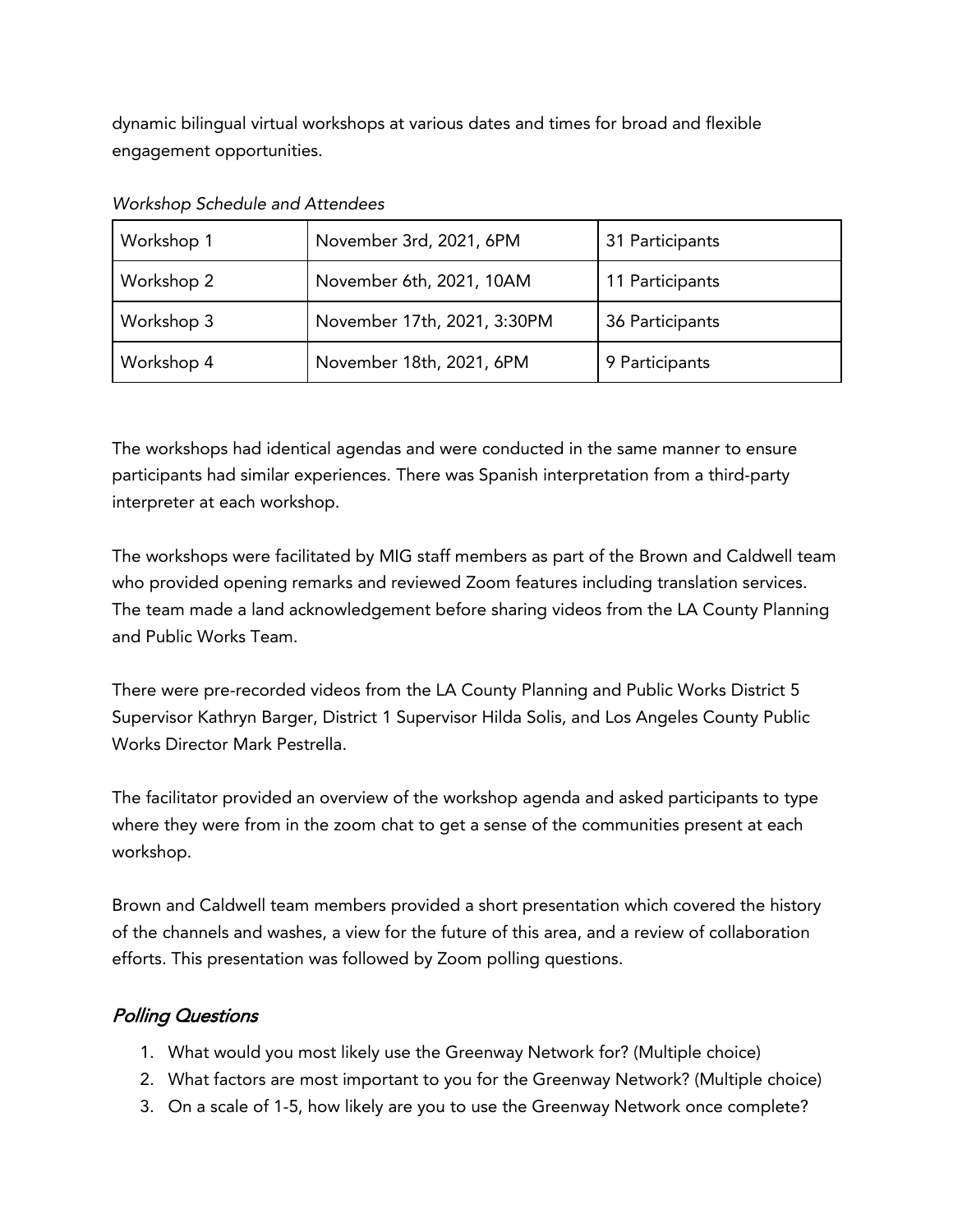After the polling questions breakout rooms were enabled where MIG facilitators conducted small group discussions with support from the Brown and Caldwell team. The Brown and Caldwell provided wrap up remarks and next steps to finish out the workshop.

## Breakout Room Questions

- 1. What amenities excite you the most about the Greenway? What amenities would be most beneficial for your community? These can include things like parks, shading, equestrian trails, etc.
- 2. Where would you like to see these amenities?
- 3. What concerns do you have with or about the Greenway Network?
- 4. How can we better spread the word about the Greenway Network?

## Summary of Input

Results from zoom polling and open discussion key themes are summarized below. All polling questions and participation was optional.

## Poll Results

| Option            | <b>Number</b> | Percentage |
|-------------------|---------------|------------|
| Recreational use  | 42            | 91%        |
| Exercise          | 34            | 74%        |
| Shopping          | 8             | 17%        |
| Commute to work   | 15            | 33%        |
| Commute to school | 6             | 13%        |
| Other             | 6             | 13%        |
| $N = 46$          |               |            |

Question 1: What would you most likely use the Greenway Network for?

There is a lot of interest about using the network for recreational uses and as a way to exercise.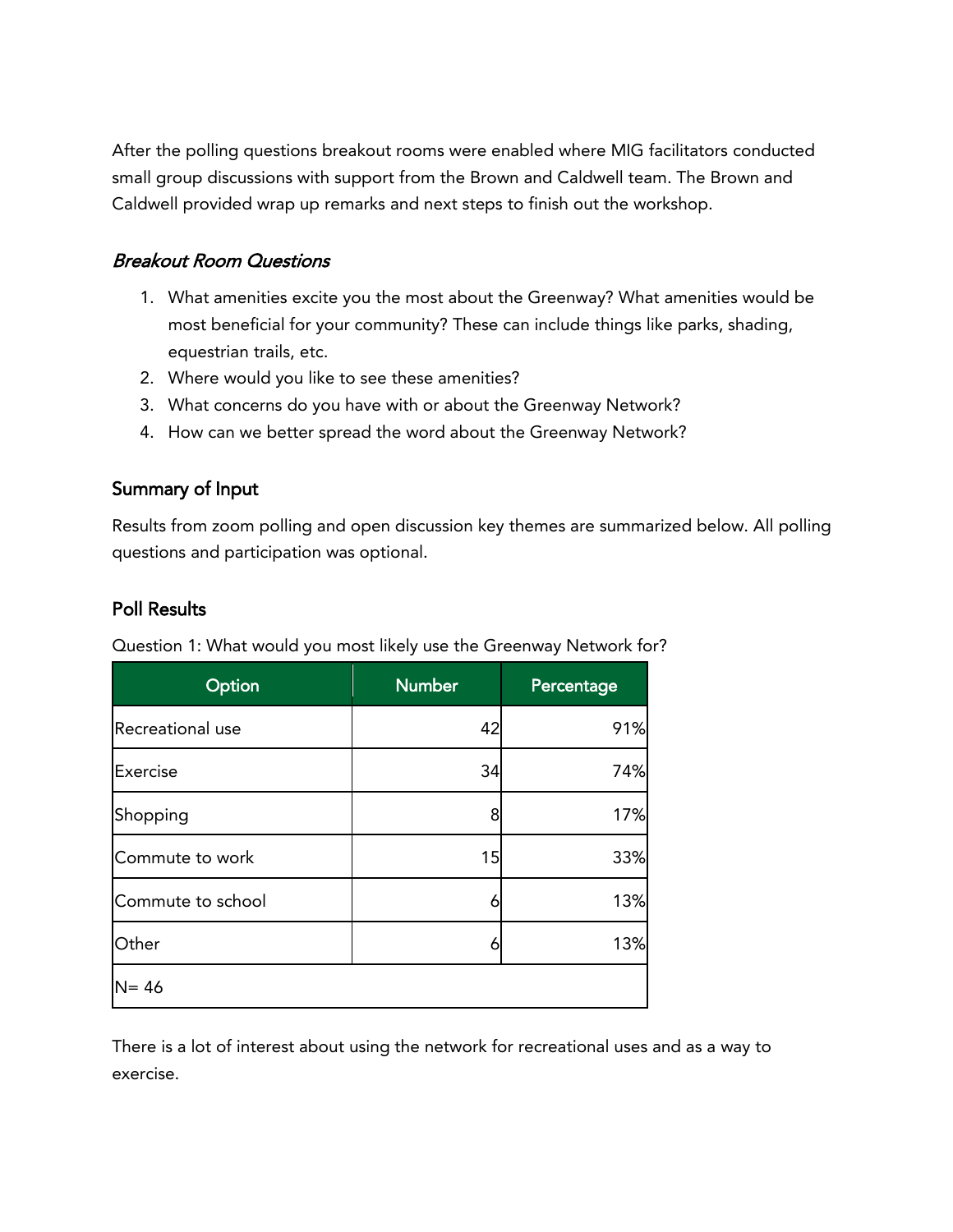| Option                              | <b>Number</b> | Percentage |
|-------------------------------------|---------------|------------|
| Safety                              | 33            | 70%        |
| <b>Cleanliness</b>                  | 18            | 38%        |
| Connections to existing<br>bikeways | 31            | 66%        |
| Recreational spaces                 | 17            | 36%        |
| Shade                               | 20            | 43%        |
| Other                               | 11            | 23%        |
| $N = 47$                            |               |            |

Question 2: What factors are most important to you for the Greenway Network?

Participants were most concerned about safety and the network's connectivity to existing bikeways.

|  |  |  |  |  |  |  |  | 3. On a scale of 1-5, how likely are you to use the Greenway Network once completed? |
|--|--|--|--|--|--|--|--|--------------------------------------------------------------------------------------|
|--|--|--|--|--|--|--|--|--------------------------------------------------------------------------------------|

| Option            | <b>Number</b> | Percentage |
|-------------------|---------------|------------|
| Very unlikely     |               | 8%         |
| Somewhat unlikely |               | 6%         |
| Neutral           |               | 16%        |
| Somewhat likely   | 10            | 20%        |
| Very likely       | 24            | 49%        |
| $N = 49$          |               |            |

The majority of respondents said they would be very likely or somewhat likely to use the greenway network once complete.

## Key Themes

Lighting

● Provide ample lighting for user safety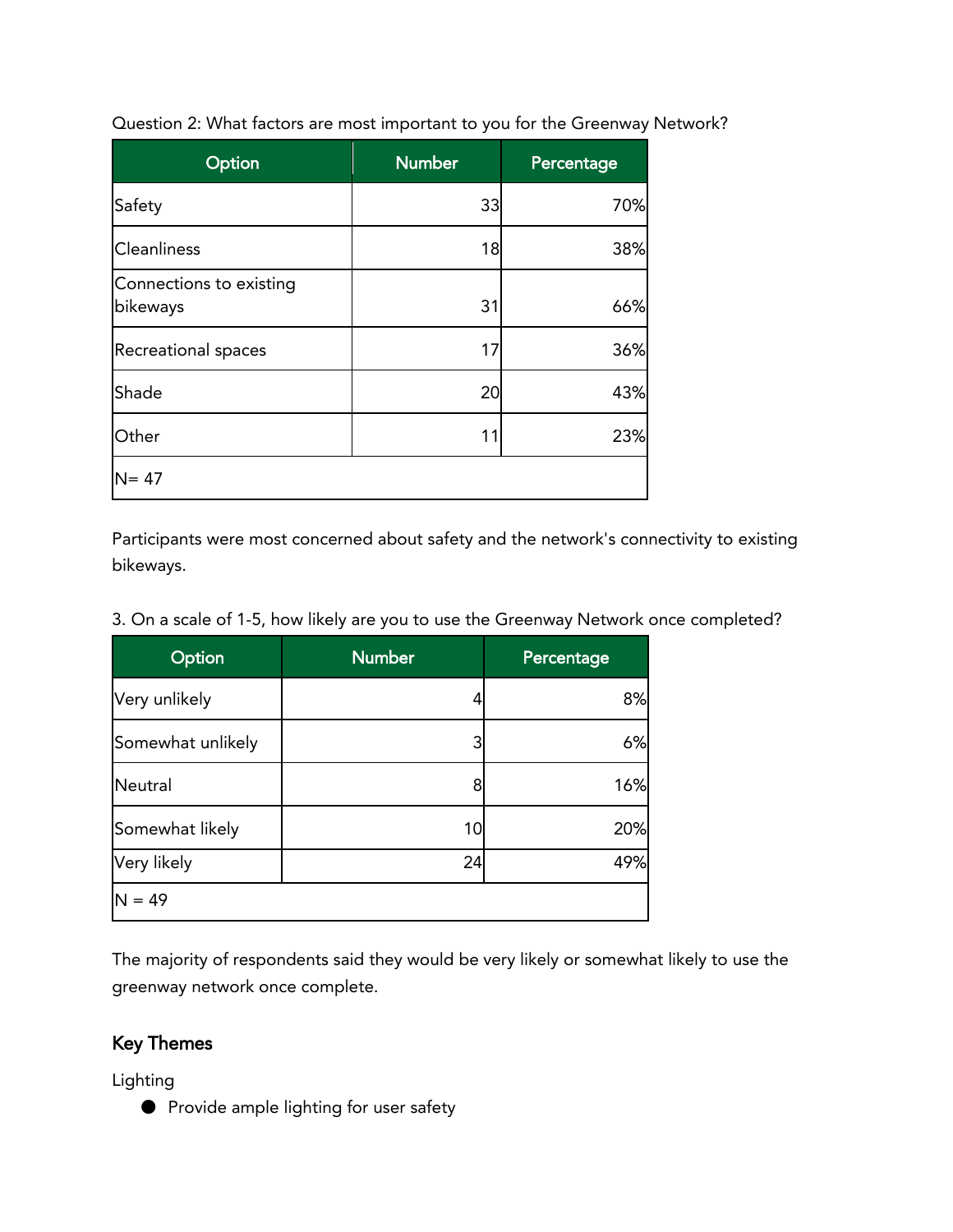- Consider light pollution and effect on neighbors and wildlife
- Consider LED lighting and other energy efficient options

#### Privacy

- Create environmental buffer along network for private homes
- No gates that need to be locked or unlocked

#### Multimodal use

- Create and support infrastructure for walking, running, biking, rollerblading and skateboarding
- Ensure network crossings along roadways are safe for all users
- Consider slow zones and signage for user safety

#### **Connectivity**

- Consider connections beyond the network, not all neighboring cities have existing bike lanes
- Connect network users to nearby local and regional parks and green spaces
- Connect to local schools and environmental education groups

### Wayfinding and signage

- Signage to provide historical information and information on native plants and animals
- Maps to connect network users to local communities and businesses

#### **Sustainability**

- Use native plantings along the network to improve environmental health and restore natural habitat for wildlife
- Create shade by increasing tree canopy

### Environmental justice

- Ensure underserved communities are given necessary attention and not negatively impacted
- Avoid green gentrification

### Accessible to all ages

- Kids could use network to bike to school
- Create spaces to practice bike skills
- Create a network that is accessible to older users and those with different abilities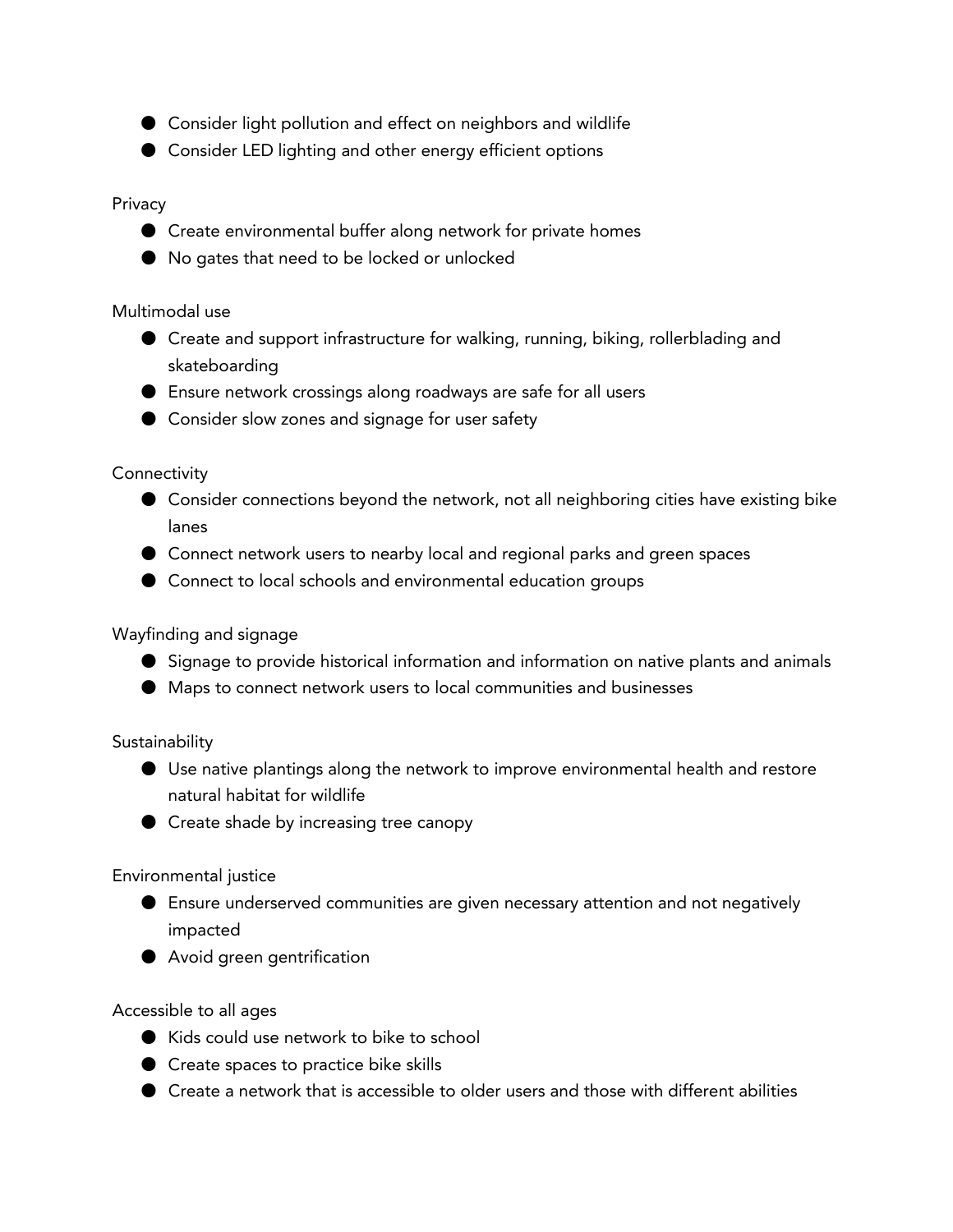Amenities and upkeep

- Restrooms
- Water fountains and refill stations
- Bike racks
- Seating
- Parking
- Places to pump tires
- Address potential for graffiti and vandalism
- Upkeep network infrastructure after rain and flooding events
- Provide bags for pet waste to avoid water contamination

Unhoused neighbors

- Concerns over safety and potential for encampments
- Avoid displacement

## Key Themes by Workshop

#### Workshop 1, November 3rd, 2021, 6PM

- Provide lighting to ensure user safety when using the network at night but balance this with the need to reduce light pollution for neighbors and surrounding area
- Create an environmental buffer or fence along the greenway to provide protection and privacy for homes up against the greenway trail
- Create a network that has the infrastructure to be truly multimodal, not just for bikes
- Create shade along the network for the comfort and safety of users
- Concerns about unhoused population and challenges this may pose to the network
- Concerns over vandalism and upkeeping network signage
- Consider larger network connectivity to the surrounding areas, not all cities currently have bike lanes that can link to the network
- Create safe route crossings for trails across streets
- Build enough parking for users to leave cars and use network
- Populate the network with native plantings that will provide shade and improve environmental health
- Build amenities like restrooms, water fountains, bike racks
- Build a multi modal network to reduce the reliance on vehicles and greenhouse gasses
- Ensure the network is maintained and remains in tact, rain/ flooding events and use will decay the network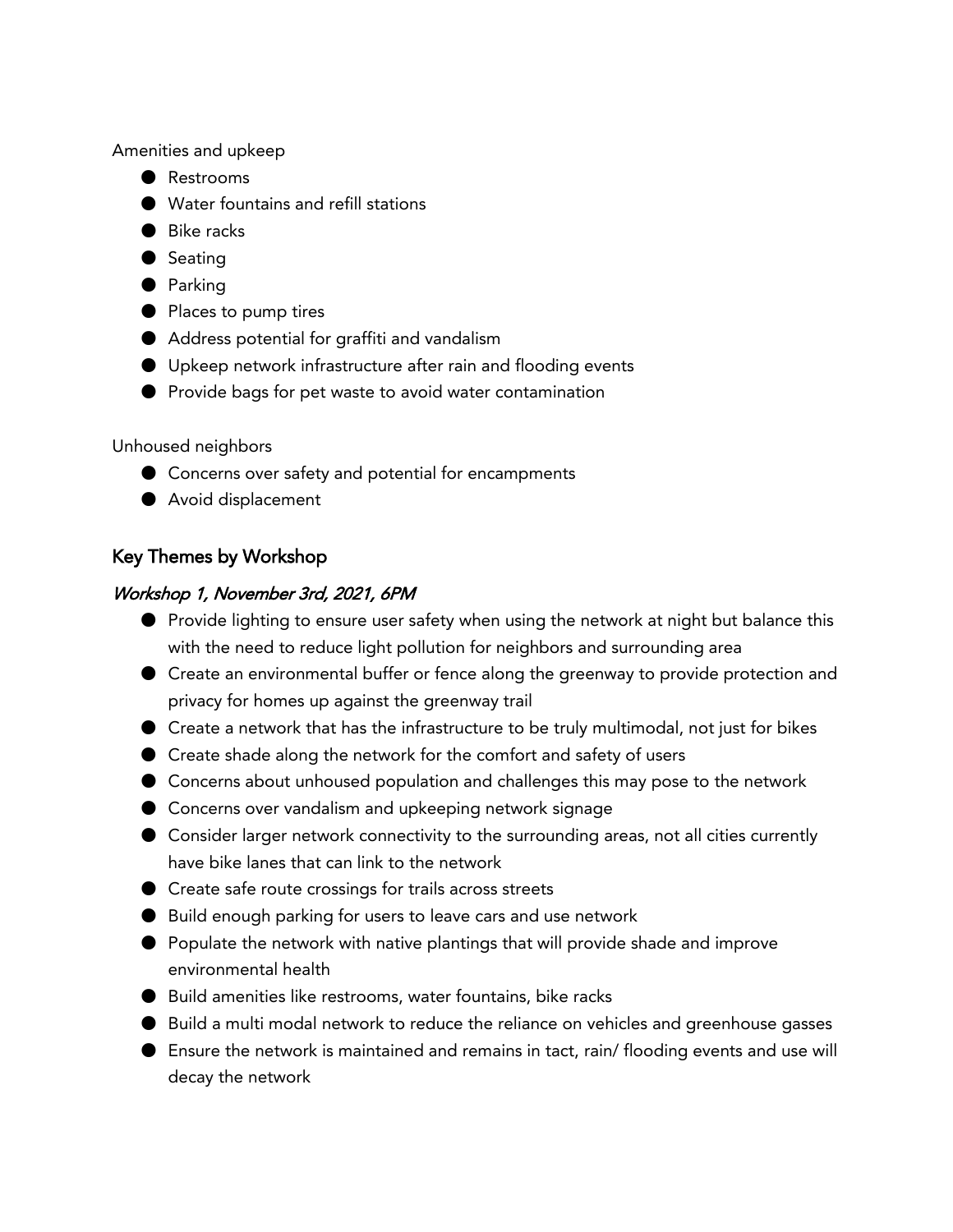## Workshop 2, November 6th, 2021, 10AM

- Excited for a place to keep kids active
- Signage that provides historical and native information about the region and plants and animals
- Ensure underserved communities are not negatively impacted by the plan, use an environmental justice framework and avoid green gentrification
- Use social media channels like Facebook and nextdoor neighbor to spread information about the network

## Workshop 3, November 17th, 2021, 3:30PM

- Provide restrooms along network
- Connect community to local parks and greenspaces like Eaton Canyon Park
- Kids could use network to bike to school
- Pocket parks could be a place to teach bike skills to children
- Make sure the network is accessible to seniors and those with different physical abilities
- Provide enough lighting for the network
- Consider unhoused people in the area and avoid displacement
- Provide wayfinding maps that connect users to local communities and other green spaces
- Do not build gates that need to be locked/ unlocked
- Create safe network connections across roadways
- Support local businesses near the network
- Bring back native plant species and biodiversity
- Connect to schools and educational youth groups
- Plant trees along network to provide security and privacy for homes
- Build benches and seating areas along network

## Workshop 4, November 18th, 2021, 6PM

- Build water fountains/ refill stations
- Excited about getting more people out of cars and onto bikes
- Provide bike amenities like racks, place to pump tires, and place to practice bike skills
- Consider disadvantaged groups and communities in placement of pocket parks
- Provide bags to pick up after pets
- Create slow zones along network to ensure safety for all cyclists
- Concerns over water contamination from pets and people discharging tanks from campers and mobile homes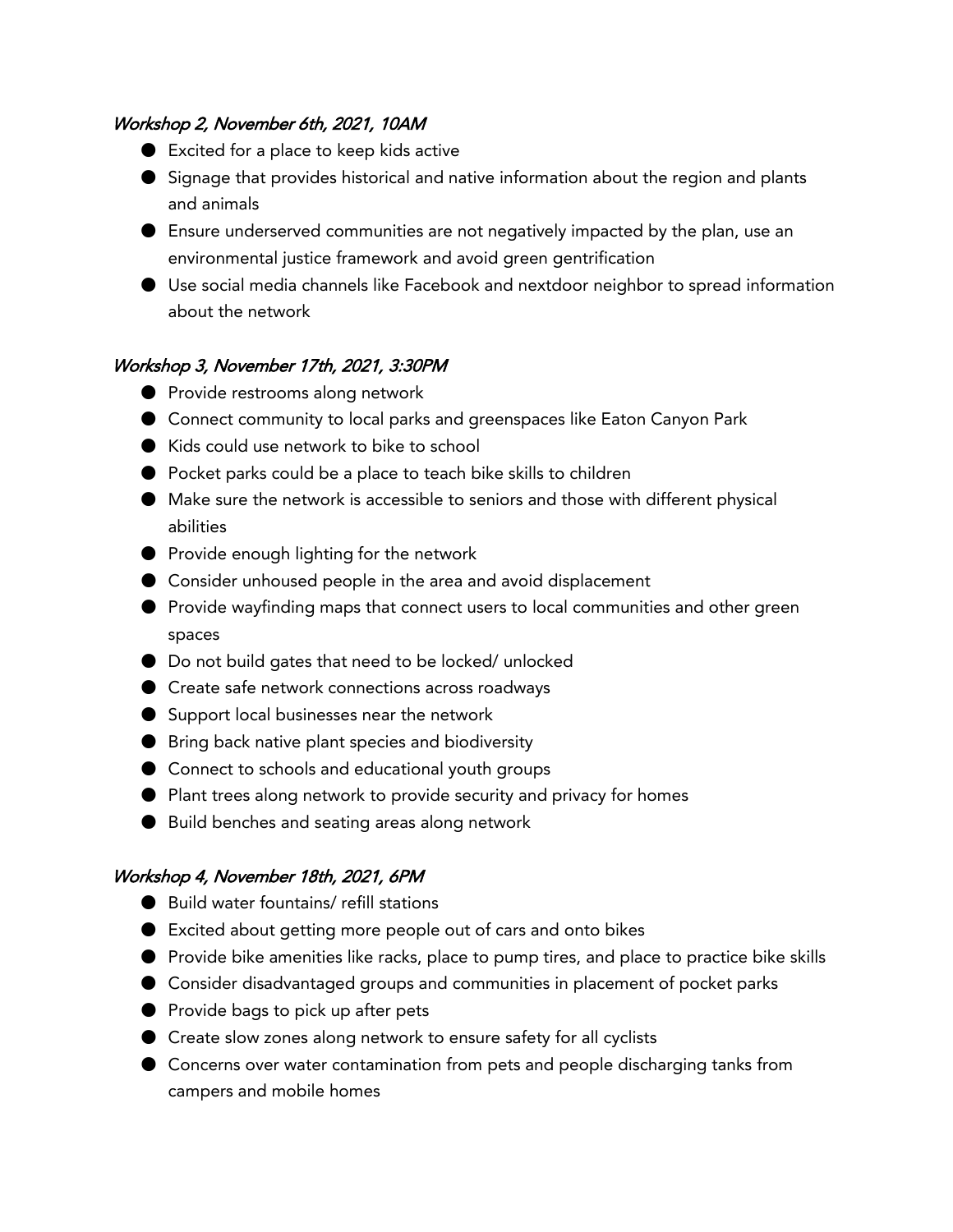- Provide lighting for user safety but consider impact on neighbors and wildlife
- Excited to use network for shopping needs to avoid having to find parking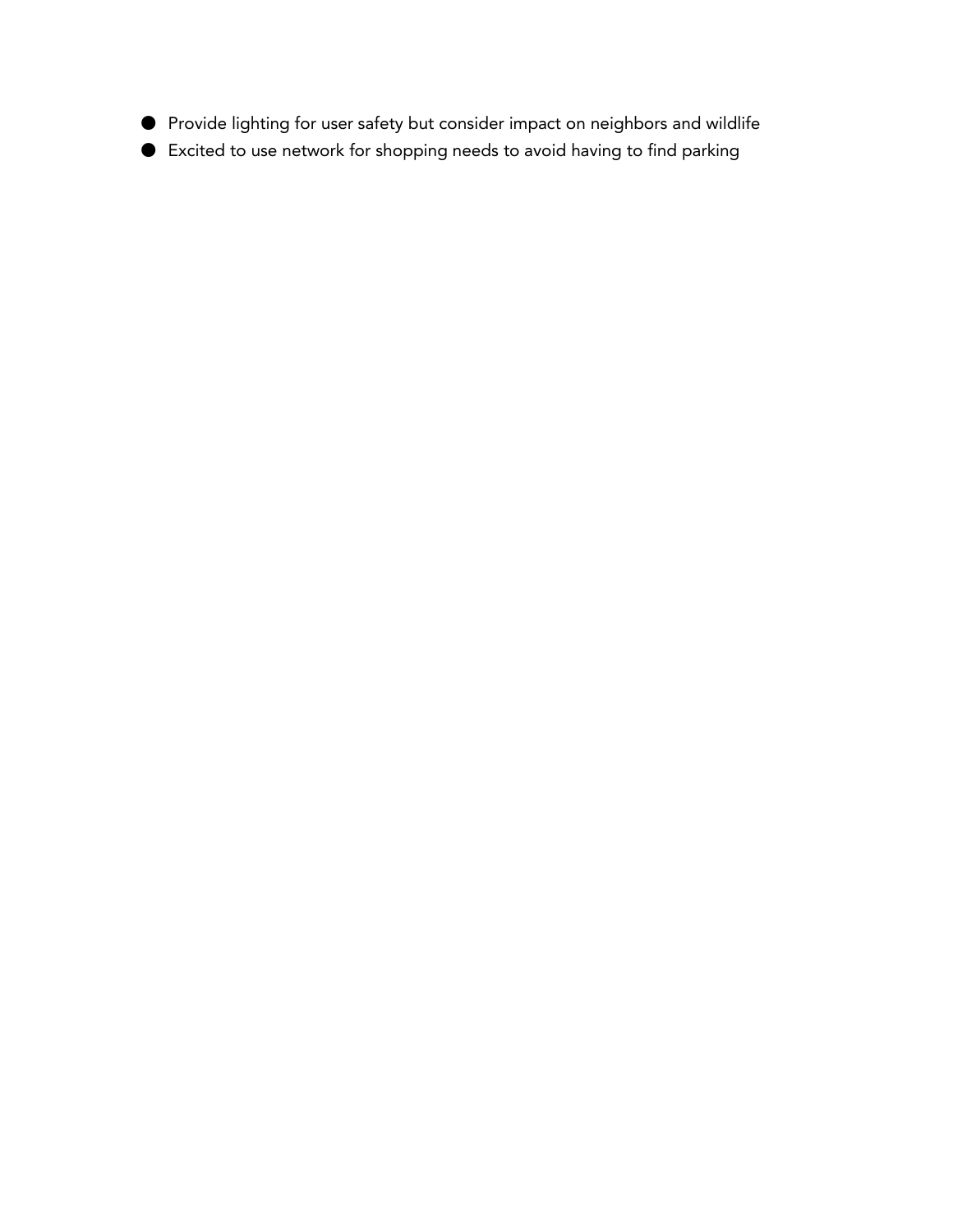## Appendix:

## Polling results by workshop.

All polling questions and participation was optional.

## Workshop 1, November 3rd 2021, 6PM

1. What would you most likely use the Greenway Network for? (Multiple choice)

| Option            | <b>Number</b> | Percentage |
|-------------------|---------------|------------|
| Recreational use  | 11            | 85%        |
| Exercise          | 10            | 77%        |
| Shopping          | 2             | 15%        |
| Commute to work   | 2             | 15%        |
| Commute to school |               | 8%         |
| Other             |               | 8%         |
| $N = 13$          |               |            |

2. What factors are most important to you for the greenway network? (Multiple choice)

| Option              | <b>Number</b> | Percentage |
|---------------------|---------------|------------|
| Safety              | 10            | 71%        |
| <b>Cleanliness</b>  | 6             | 43%        |
| Connection          |               | 50%        |
|                     |               |            |
| Recreational spaces | 4             | 29%        |
| Shade               | 7             | 50%        |
| Other               | 3             | 21%        |
| $N = 14$            |               |            |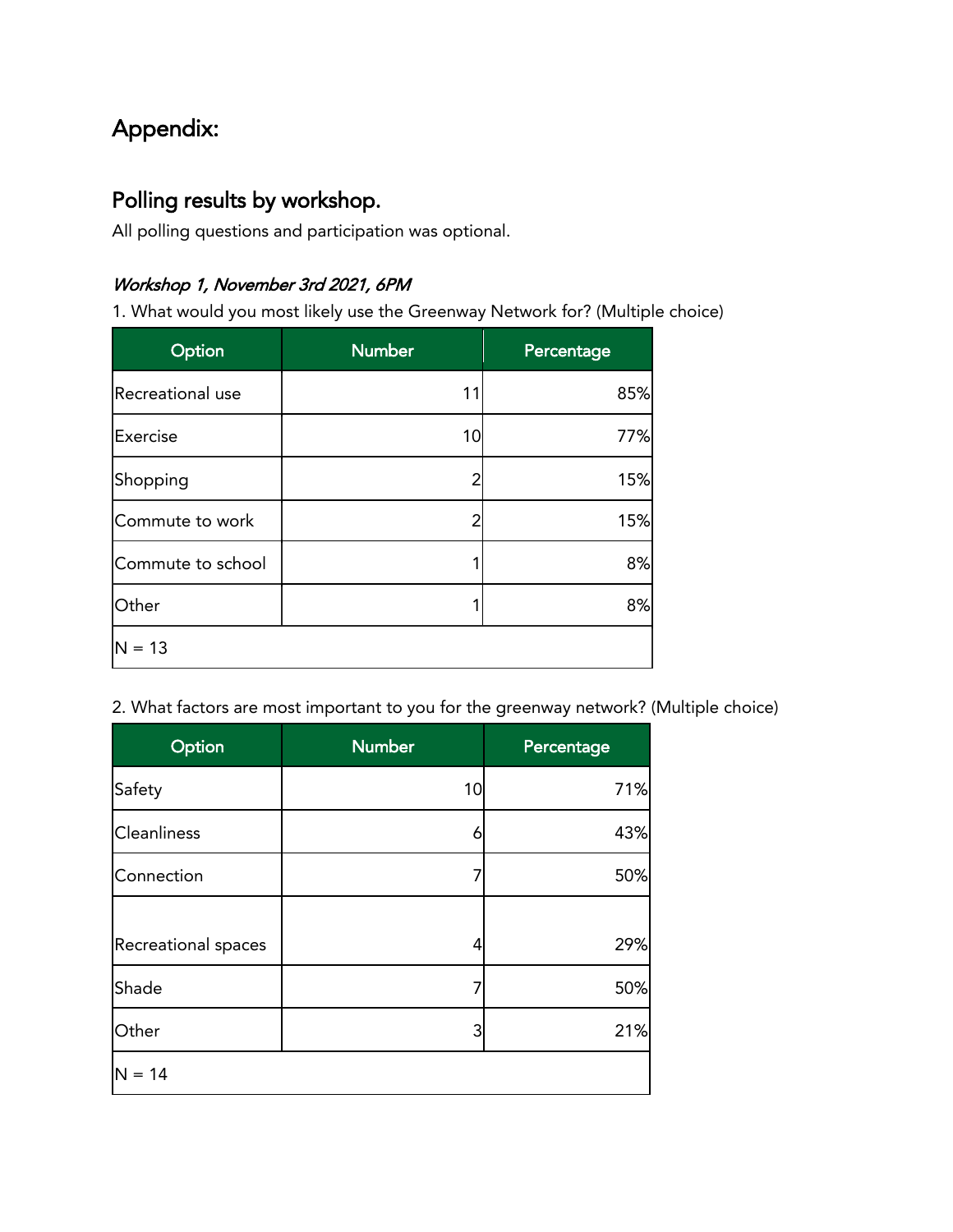3. On a scale of 1-5, how likely are you to use the Greenway Network once completed?

| Option            | <b>Number</b> | Percentage |
|-------------------|---------------|------------|
| Very unlikely     | 3             | 19%        |
| Somewhat unlikely |               | 0%         |
| Neutral           |               | 25%        |
| Somewhat likely   | 5             | 31%        |
| Very likely       |               | 25%        |
| $N = 16$          |               |            |

## Workshop 2, November 6th, 2021, 10AM

1. What would you most likely use the Greenway Network for? (Multiple choice)

| Option            | <b>Number</b> | Percentage |
|-------------------|---------------|------------|
| Recreational use  | 4             | 80%        |
| Exercise          |               | 40%        |
| Shopping          |               | 0%         |
| Commute to work   |               | 0%         |
| Commute to school |               | 0%         |
| Other             |               | 20%        |
| $N = 5$           |               |            |

2. What factors are most important to you for the greenway network? (Multiple choice)

| Option             | <b>Number</b> | Percentage |
|--------------------|---------------|------------|
| Safety             |               | 60%        |
| <b>Cleanliness</b> |               | 40%        |
| Connection         |               | 60%        |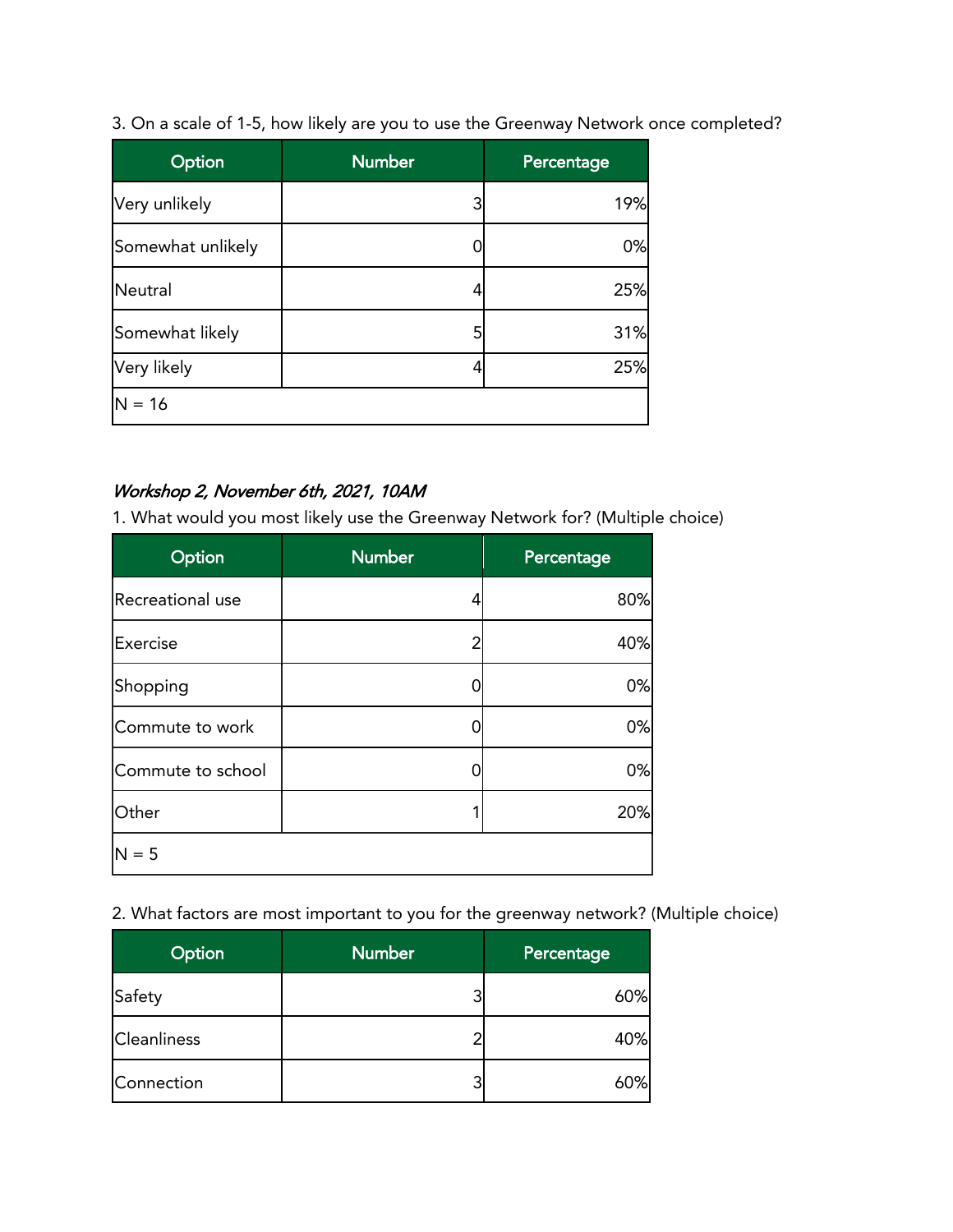| Recreational spaces | 40% |
|---------------------|-----|
| Shade               | 40% |
| Other               | 0%  |
| $N = 5$             |     |

3. On a scale of 1-5, how likely are you to use the Greenway Network once completed?

| <b>Option</b>     | <b>Number</b> | Percentage |
|-------------------|---------------|------------|
| Very unlikely     |               | 20%        |
| Somewhat unlikely |               | 0%         |
| Neutral           |               | 0%         |
| Somewhat likely   |               | 20%        |
| Very likely       | 3             | 60%        |
| $N = 20$          |               |            |

## Workshop 3, November 17th 2021, 3:30PM

1. What would you most likely use the Greenway Network for? (Multiple choice)

| Option            | <b>Number</b> | Percentage |
|-------------------|---------------|------------|
| Recreational use  | 20            | 95%        |
| Exercise          | 18            | 85%        |
| Shopping          | 6             | 28%        |
| Commute to work   | 11            | 52%        |
| Commute to school | 4             | 19%        |
| Other             | 4             | 19%        |
| $N = 21$          |               |            |

2. What factors are most important to you for the greenway network? (Multiple choice)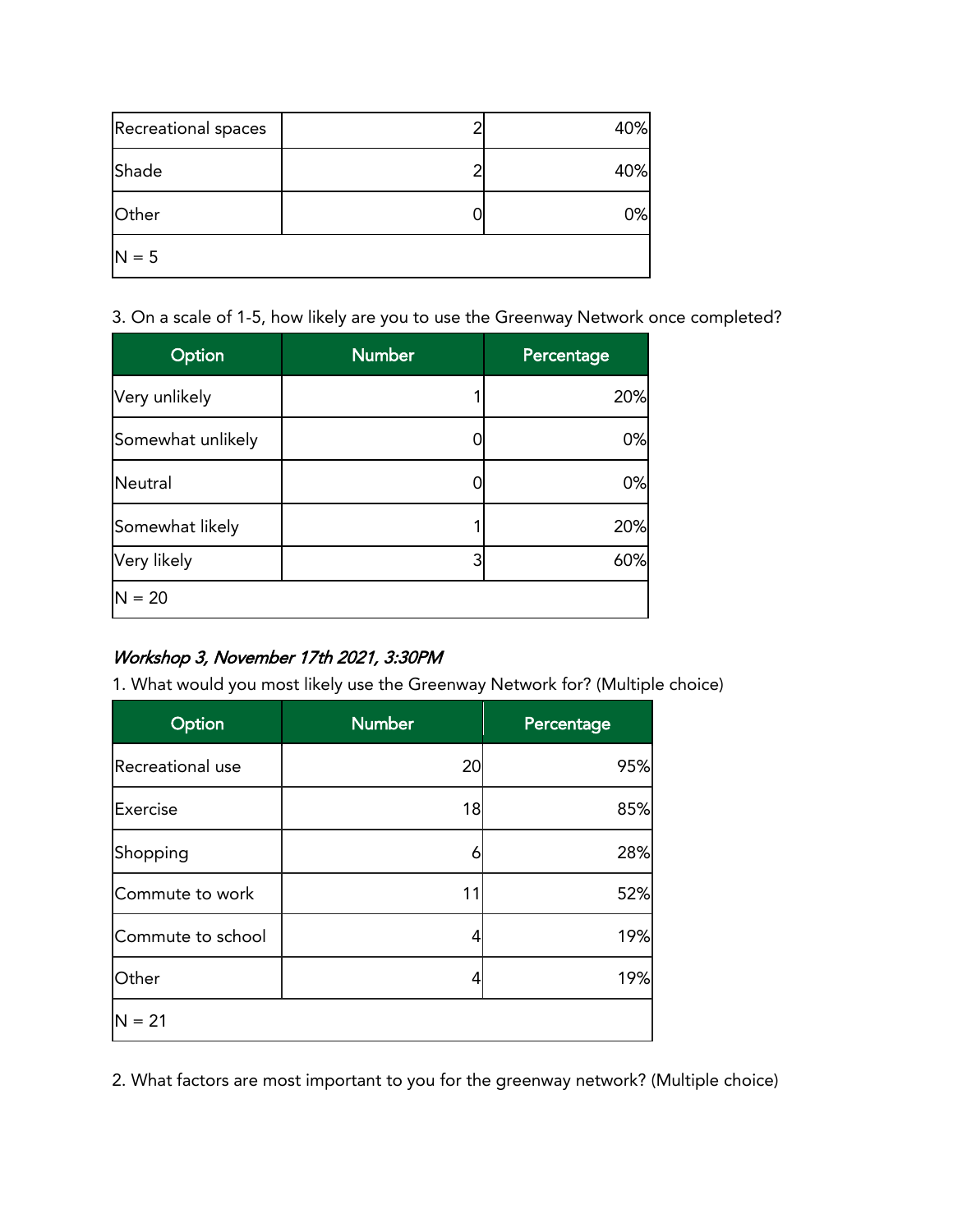| Option              | <b>Number</b> | Percentage |
|---------------------|---------------|------------|
| Safety              | 14            | 70%        |
| <b>Cleanliness</b>  | 8             | 40%        |
| Connection          | 15            | 75%        |
|                     |               |            |
| Recreational spaces | 8             | 40%        |
| Shade               | 9             | 45%        |
| Other               | 8             | 40%        |
| $N = 20$            |               |            |

3. On a scale of 1-5, how likely are you to use the Greenway Network once completed?

| Option            | <b>Number</b> | Percentage |
|-------------------|---------------|------------|
| Very unlikely     |               | 0%         |
| Somewhat unlikely |               | 10%        |
| Neutral           |               | 15%        |
| Somewhat likely   |               | 10%        |
| Very likely       | 13            | 65%        |
| Very unlikely     |               | 0%         |
| $N = 20$          |               |            |

## Workshop 4, November 18th, 2021, 6PM

1. What would you most likely use the Greenway Network for? (Multiple choice)

| Option           | <b>Number</b> | Percentage |
|------------------|---------------|------------|
| Recreational use |               | 100%       |
| Exercise         |               | 57%        |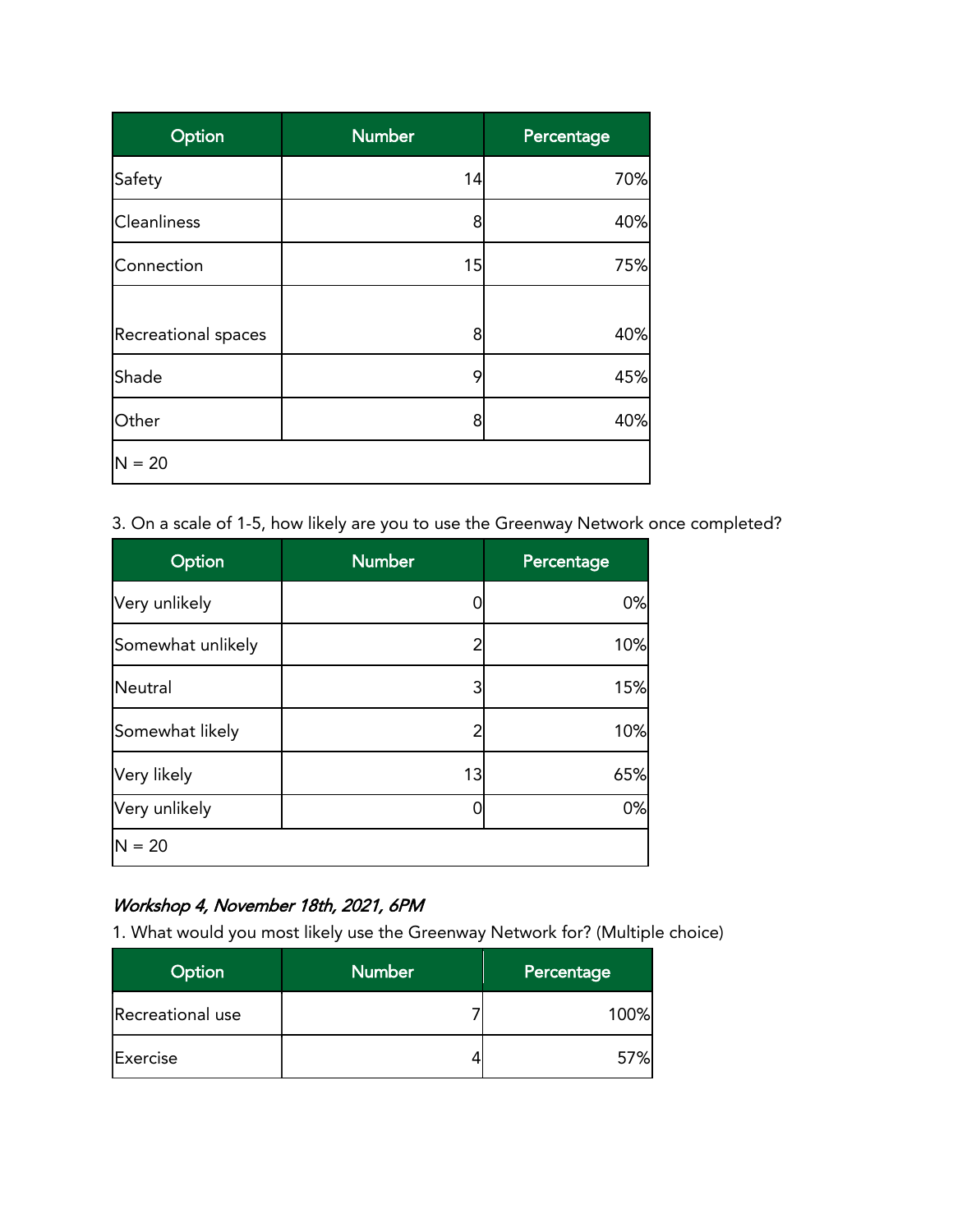| Shopping          |  | 29% |
|-------------------|--|-----|
| Commute to work   |  | 29% |
| Commute to school |  | 14% |
| Other             |  | 0%  |
| $N = 7$           |  |     |

2. What factors are most important to you for the greenway network? (Multiple choice)

| Option                     | <b>Number</b> | Percentage |
|----------------------------|---------------|------------|
| Safety                     | 6             | 75%        |
| <b>Cleanliness</b>         |               | 25%        |
| Connection                 | 6             | 75%        |
| <b>Recreational spaces</b> | 3             | 38%        |
| Shade                      | 2             | 25%        |
| Other                      |               | 0%         |
| $N = 8$                    |               |            |

3. On a scale of 1-5, how likely are you to use the Greenway Network once completed?

| Option            | <b>Number</b> | Percentage |
|-------------------|---------------|------------|
| Very unlikely     |               | 0%         |
| Somewhat unlikely |               | 12%        |
| Neutral           |               | 12%        |
| Somewhat likely   |               | 25%        |
| Very likely       |               | 50%        |
| Very unlikely     |               | 0%         |
| $N = 8$           |               |            |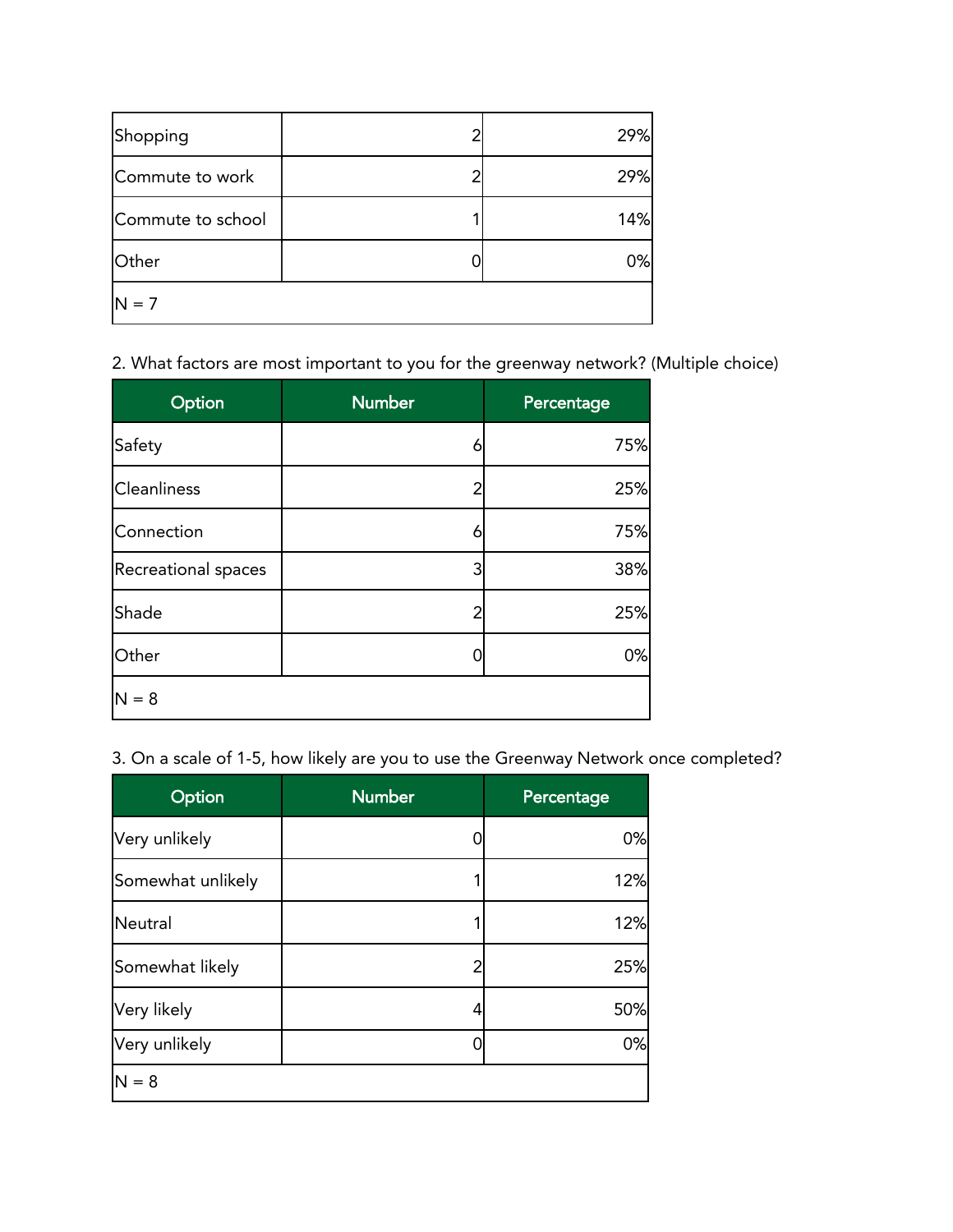## Zoom Chat

Chats have been edited for clarity and to remove any identifying participant information.

## Workshop 1, November 3rd, 2021, 6PM

- Welcome everyone. We will get started momentarily.
- We are offering live interpretation in Spanish during this meeting.
- If you wish to hear Spanish interpretation, please click the Interpretation button at the bottom right of your Zoom screen (you'll see a globe icon).
- If you are joining via the Zoom smartphone app, select your language by clicking "More" or the three dots in the bottom right corner of our screen. Select "Language Interpretation," then choose "Spanish" and click "Done." If you wish to hear only the interpreters and not the original speakers, be sure to click Mute Original Audio.
- Estamos ofreciendo interpretación en vivo en español durante esta reunión.
- Si desea escuchar la interpretación en español, haga clic en el botón Interpretation (interpretación) en la parte inferior derecha de la pantalla Zoom (verá un icono de globo terráqueo).
- Si se está uniendo a través de la aplicación Zoom para smartphone, seleccione su idioma haciendo clic en "More" (más) o en los tres puntos en la esquina inferior derecha de la pantalla. Seleccione "Language Interpretation" (interpretación del idioma), luego elija "Spanish" y haga clic en "Done" (listo). Si desea escuchar solo a los intérpretes y no a los oradores originales, asegúrese de hacer clic en "Mute Original Audio" (silenciar audio original).TODOS deben elegir un idioma. No se quede en la posición de apagado predeterminada.

For additional information, resources, and suggestions, see: https://usdac.us/nativeland

- Para obtener información adicional, recursos y sugerencias, consulte: https://usdac.us/nativeland
- Rowland Heights
- Altadena
- San Dimas
- Altadena
- San Dimas
- Live in East Pasadena, work in Pasadena.
- Foothill Communities
- Live next to Eaton Canyon
- Live in East Pasadena, work in Pasadena.
- Foothill Communities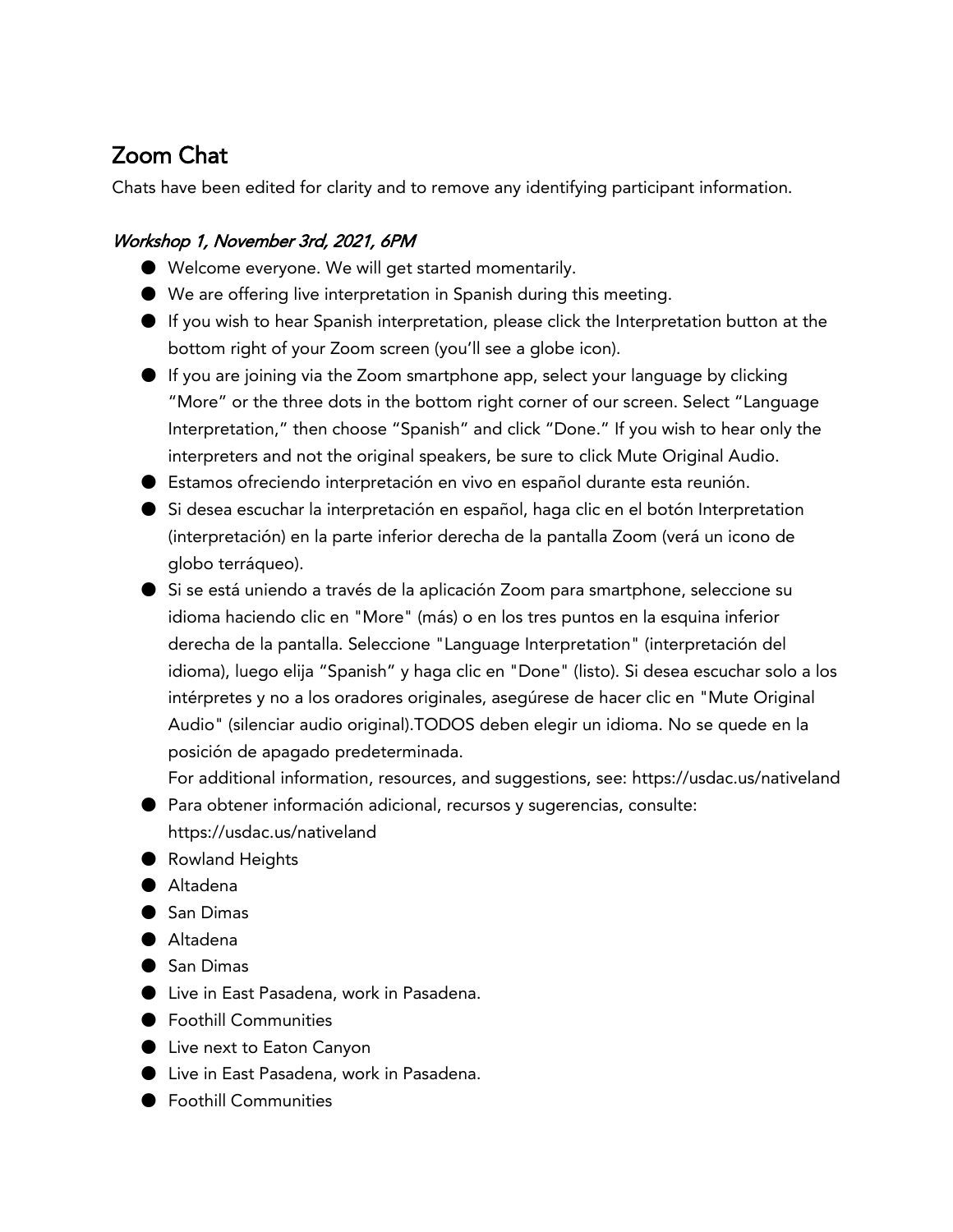- Monrovia
- Live next to Eaton Canyon
- Monrovia
- La Puente
- la puente
- Avocado Heights and County Areas
- Cultural awareness
- Cultural awareness
- buffers from existing residential when too close.
- buffers from existing residential when too close.
- Historical tours
- ease of on-going maintenance
- ease of on-going maintenance
- Spanish please if possible
- Only if participants requested Spanish,
- having difficulties with mic
- Okay.
- What concerns do you have with or about the Greenway Network?
- I live in Torrance and have a couple of children and think would use for recreational purposes during weekends but I would use instead of public transportation for commuting if it would be in my community.
- Where would you like to see these amenities?
- How can we better spread the word about the Greenway Network?
- Thanks!
- Survey: https://bit.ly/sgv-survey
- Website: www.sgvgreenway.org
- Email: sgvgreenway@pw.lacounty.gov
- Contact: Ernesto Rivera at (626) 458-6110

#### Workshop 2, November 6th, 2021, 10AM

- Welcome. We will get started shortly.
- We are offering live interpretation in Spanish during this meeting.
- If you wish to hear Spanish interpretation, please click the Interpretation button at the bottom right of your Zoom screen (you'll see a globe icon).
- If you are joining via the Zoom smartphone app, select your language by clicking "More" or the three dots in the bottom right corner of our screen. Select "Language Interpretation," then choose "Spanish" and click "Done." If you wish to hear only the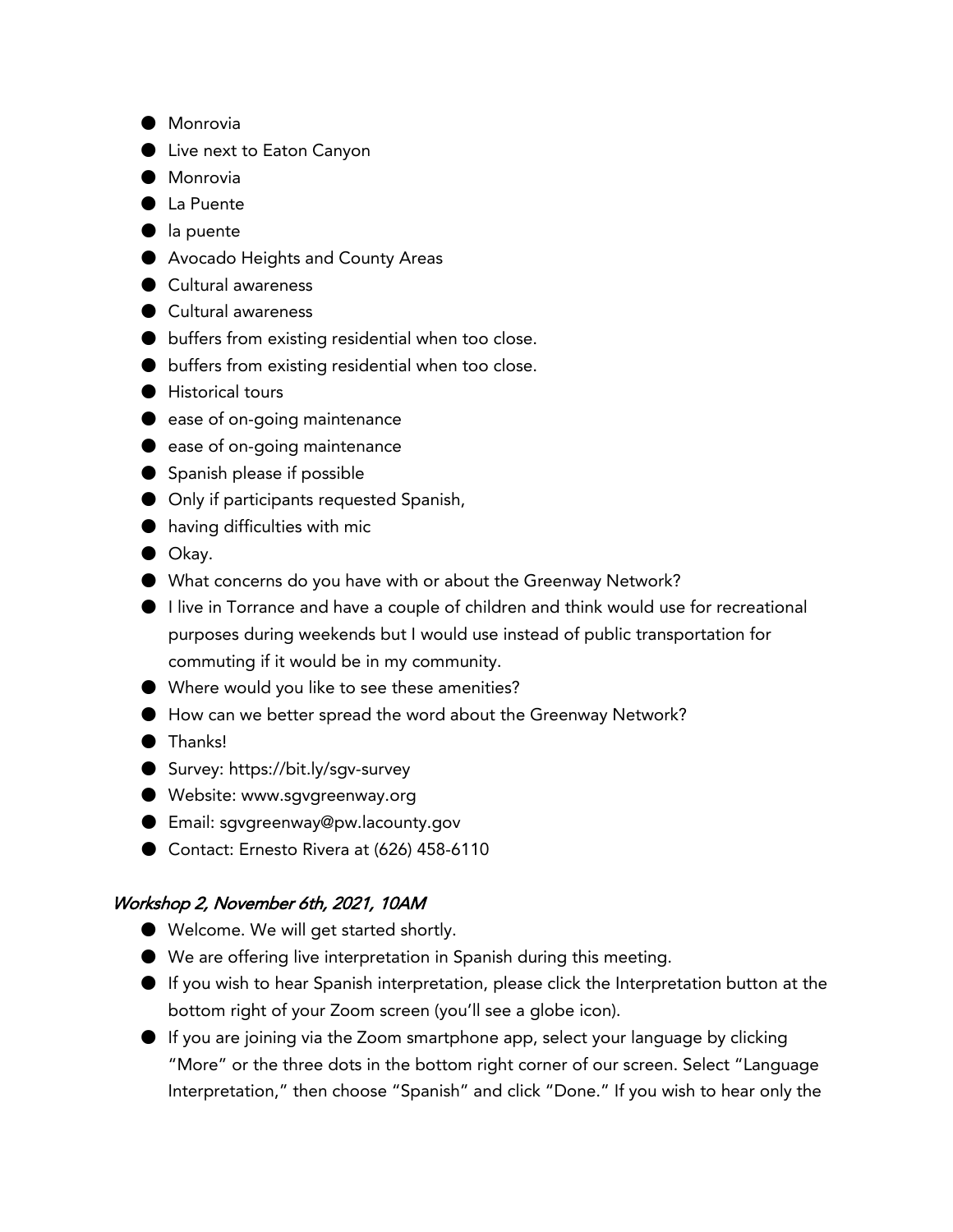interpreters and not the original speakers, be sure to click Mute Original Audio.Do not stay in the default off.

- Estamos ofreciendo interpretación en vivo en español durante esta reunión. Si desea escuchar la interpretación en español, haga clic en el botón Interpretation (interpretación) en la parte inferior derecha de la pantalla Zoom (verá un icono de globo terráqueo).
- Si se está uniendo a través de la aplicación Zoom para smartphone, seleccione su idioma haciendo clic en "More" (más) o en los tres puntos en la esquina inferior derecha de la pantalla. Seleccione "Language Interpretation" (interpretación del idioma), luego elija "Spanish" y haga clic en "Done" (listo). Si desea escuchar solo a los intérpretes y no a los oradores originales, asegúrese de hacer clic en "Mute Original Audio" (silenciar audio original).deben elegir un idioma. No se quede en la posición de apagado predeterminada.
- For additional information, resources, and suggestions, see: https://usdac.us/nativeland
- Para obtener información adicional, recursos y sugerencias, consulte: https://usdac.us/nativeland
- Altadena
- Rowland Heights
- unincorporated Covina
- La Puente
- La Verne
- What excites you the most about the Greenway? What amenities would be most beneficial for your community?
- Where would you like to see these amenities?
- What concerns do you have with or about the Greenway Network?
- How can we better spread the word about the Greenway Network?
- Bicycle pathways that connect with each other without having to exit into roadways.
- looking forward to a safe, shaded area to keep the kids active
- I'm not excited at all about the Greenway. The impact it will have on myself and my neighbors in La Puente are being completely disregarded. If my neighbors or I want to exercise we can walk to our local park or walk to Temple which is where everyone walks now.
- I would like to see these amenities near Rowland Heights connecting to the San Gabriel River, perhaps.
- Rest, shaded areas
- $\bullet$  bike rental along the route>
- Places to park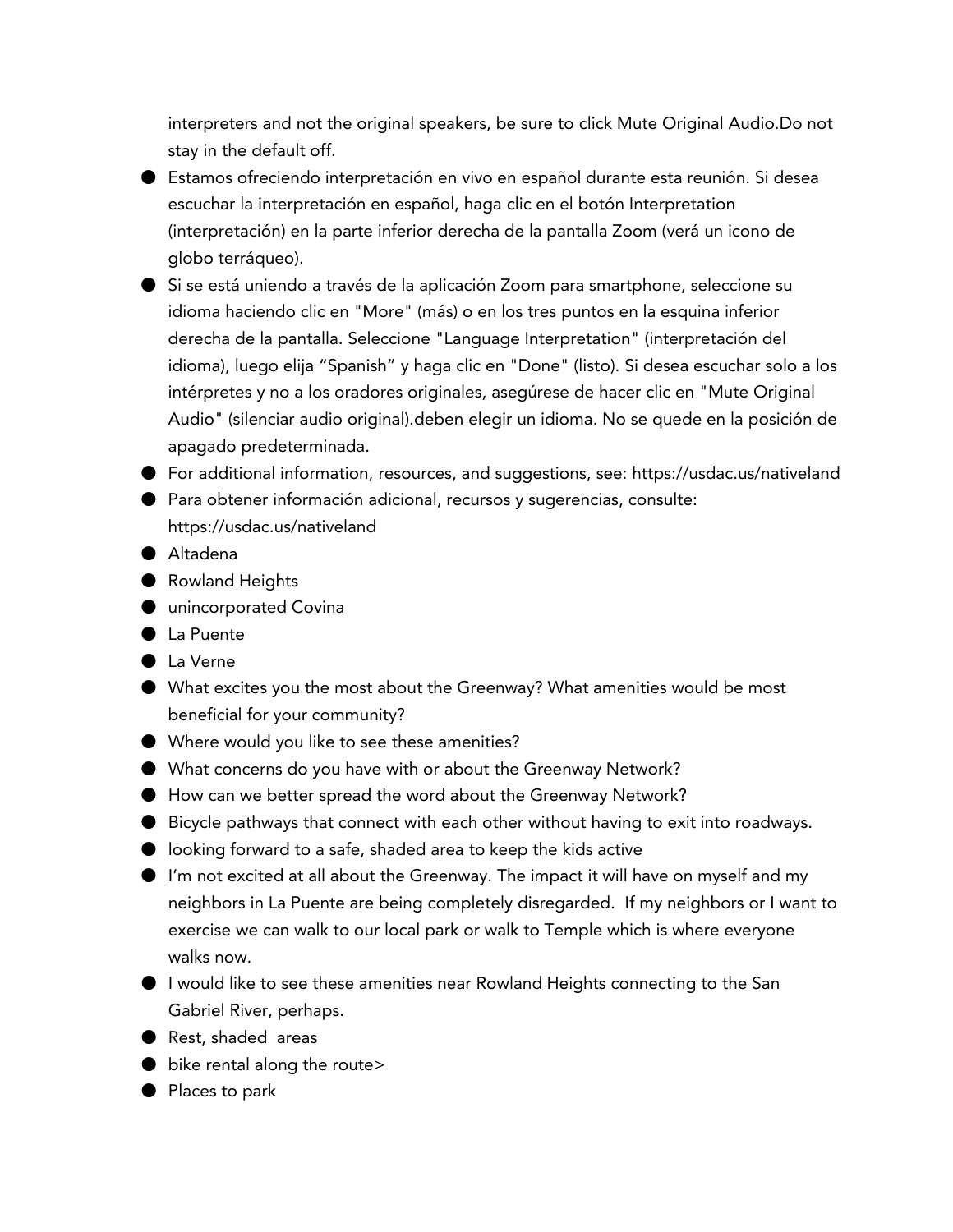- My concerns are safety (homeless encampments, drug deals going on (I have witnessed them while biking).
- Bathrooms! Farmers markets and such would be great. Also, fruit stands and the like would be nice. I'd like to see robust connections with the greater community in terms of bike lanes, walkways, etc.
- Is there going to be money for those residents in La Puente who do not have fencing in their backyards to protect their privacy as the walkway will butt up right against our backyards?
- To get the word out, use all social media avenues, directly or through other partners such as safe streets Altadena: Nextdoor, Facebook, Instagram, etc.
- cameras along the way
- www.sgvgreenway.org
- Nextdoor Neighbor app
- My only concern is to think about environmental justice, as others have commented, paying attention to local community needs and concerns. I heard about this through a posting by Safe Streets Altadena.
- Include historical data of the neighborhoods throughout the pathways. For instance, the history of a city with a plaque where a rest bench/area is placed. Fauna/Flora etc.
- https://bit.ly/sgv-survey
- Website: www.sgvgreenway.org
- Email: sgvgreenway@pw.lacounty.gov
- Contact: Ernesto Rivera at (626) 458-6110
- Pocket parks for dogs would be great, too! Anything to create mini destinations so lazy people like me are motivated to get out, a place to go<sup>n</sup>

## Workshop 3, November 17th, 2021, 3:30PM

- Welcome. We will get started shortly.
- We are offering live interpretation in Spanish during this meeting.
- If you wish to hear Spanish interpretation, please click the Interpretation button at the bottom right of your Zoom screen (you'll see a globe icon).
- $\bullet$  If you are joining via the Zoom smartphone app, select your language by clicking "More" or the three dots in the bottom right corner of our screen. Select "Language Interpretation," then choose "Spanish" and click "Done." If you wish to hear only the interpreters and not the original speakers, be sure to click Mute Original Audio. EVERYONE must choose a language. Do not stay in the default off.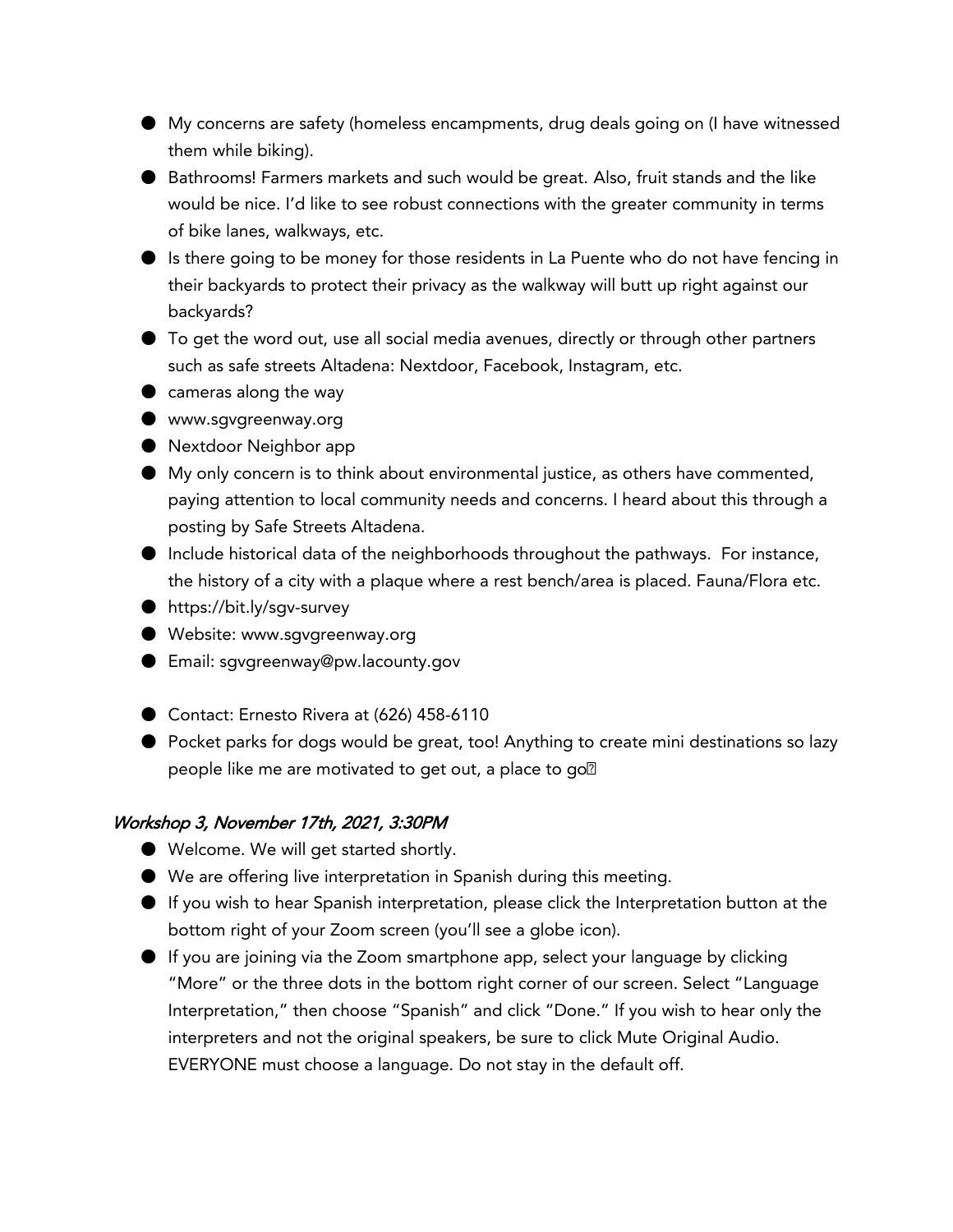- Estamos ofreciendo interpretación en vivo en español durante esta reunión. Si desea escuchar la interpretación en español, haga clic en el botón Interpretation (interpretación) en la parte inferior derecha de la pantalla Zoom (verá un icono de globo terráqueo).
- Si se está uniendo a través de la aplicación Zoom para smartphone, seleccione su idioma haciendo clic en "More" (más) o en los tres puntos en la esquina inferior derecha de la pantalla. Seleccione "Language Interpretation" (interpretación del idioma), luego elija "Spanish" y haga clic en "Done" (listo). Si desea escuchar solo a los intérpretes y no a los oradores originales, asegúrese de hacer clic en "Mute Original Audio" (silenciar audio original). TODOS deben elegir un idioma. No se quede en la posición de apagado predeterminada.
- For additional information, resources, and suggestions, see: https://usdac.us/nativeland
- Para obtener información adicional, recursos y sugerencias, consulte: https://usdac.us/nativeland
- San Gabriel
- Altadena
- Altadena
- San Dimas
- Sierra Madre
- Altadena
- Covina/Azusa border
- Representing City of Industry
- unincorporated East SGV
- Altadena, Alhambra, Temple City, and Mission Hills
- Unincorporated Temple City
- Long Beach
- Los Angeles
- (There's a group of us participating(
- Avocado Heights
- Nature for All in the house!
- $\bullet$  @Bryan +++++++
- Hi Bryan! and Rob!
- Wildlife observation, Wildlife research
- Connect to transit hubs
- Historical Tour
- Other: Backpacking or bikepacking to connect to the trails in the Angeles National Forest / Pacific Crest Trail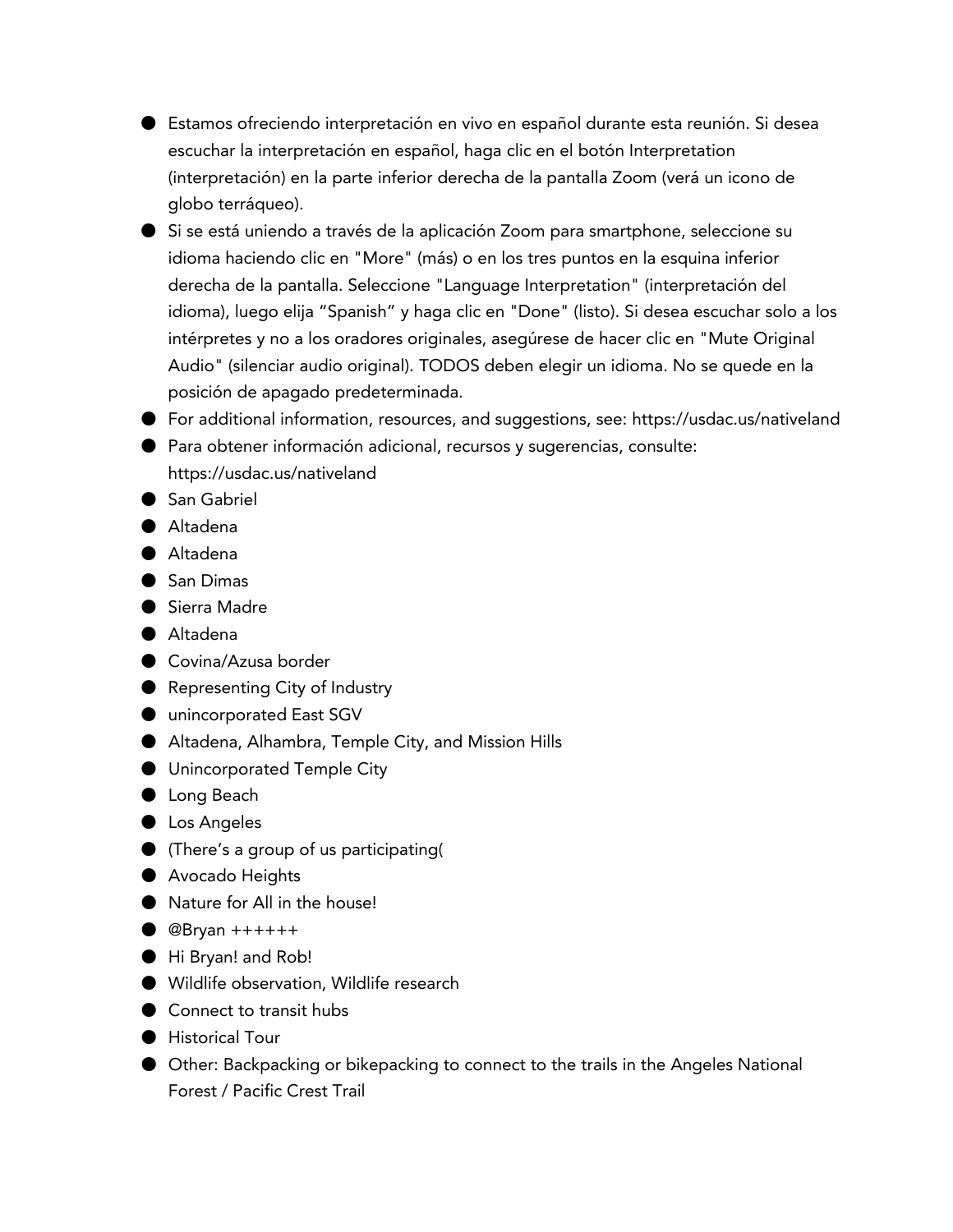- Other: Safety from automobiles/vehicles.
- low maintenance design
- Logistics getting to a train station or bus stop safely and easily. Disability accessibility.
- Other: Snack hub/refreshments
- Habitat, nice-looking native landscape
- Inspire new networks for bicycling and walking in communities nearby.
- lighting. Safety and cleanliness are too broad categories that could target our unhoused communities
- Safe street crossings
- effective signage for both users and neighbors
- other adequate infrastructure for locking up bikes, etc
- Hydration stations and bike fix stations
- TREES
- native plants
- Multi-benefit water capture native habitat corridors for wildlife
- restroom facilities
- Love the Santa Ana River Trail space for all users
- Whittier Greenway as landscaped model, but with more native habitat
- Agree Xana, definitely don't want this to have a negative impact on unhoused neighbors.
- The use will depend on where it takes me and where I want and need to go.
- Each arm of the Greenway should be community led and defined by the community in the region who live, work and play there. This will provide unique pathways customize by the community. It should feel like a park
- Really need a short, inspiring video to promote the SGV Greenway... see Active SGV's videography. Many residents have never been on the existing river walk/bike paths and are just fearful of this idea without knowing how joyful and wonderful they are.
- The Video should showcase our best existing greenways in LA County and happy children, families, diverse folks using them.
- Prioritize transit and community connections to place and sense of place :D
- Safe Routes to Schools and Parks!
- The County's renderings for Eaton Wash/Temple City from 2 years ago have landscaping, people... I haven't seen these in the workshop materials. Use the ones that show walkers, families, pets, trees as a priority to show this is a positive thing coming to their neighborhood.
- What is the timeline for the project?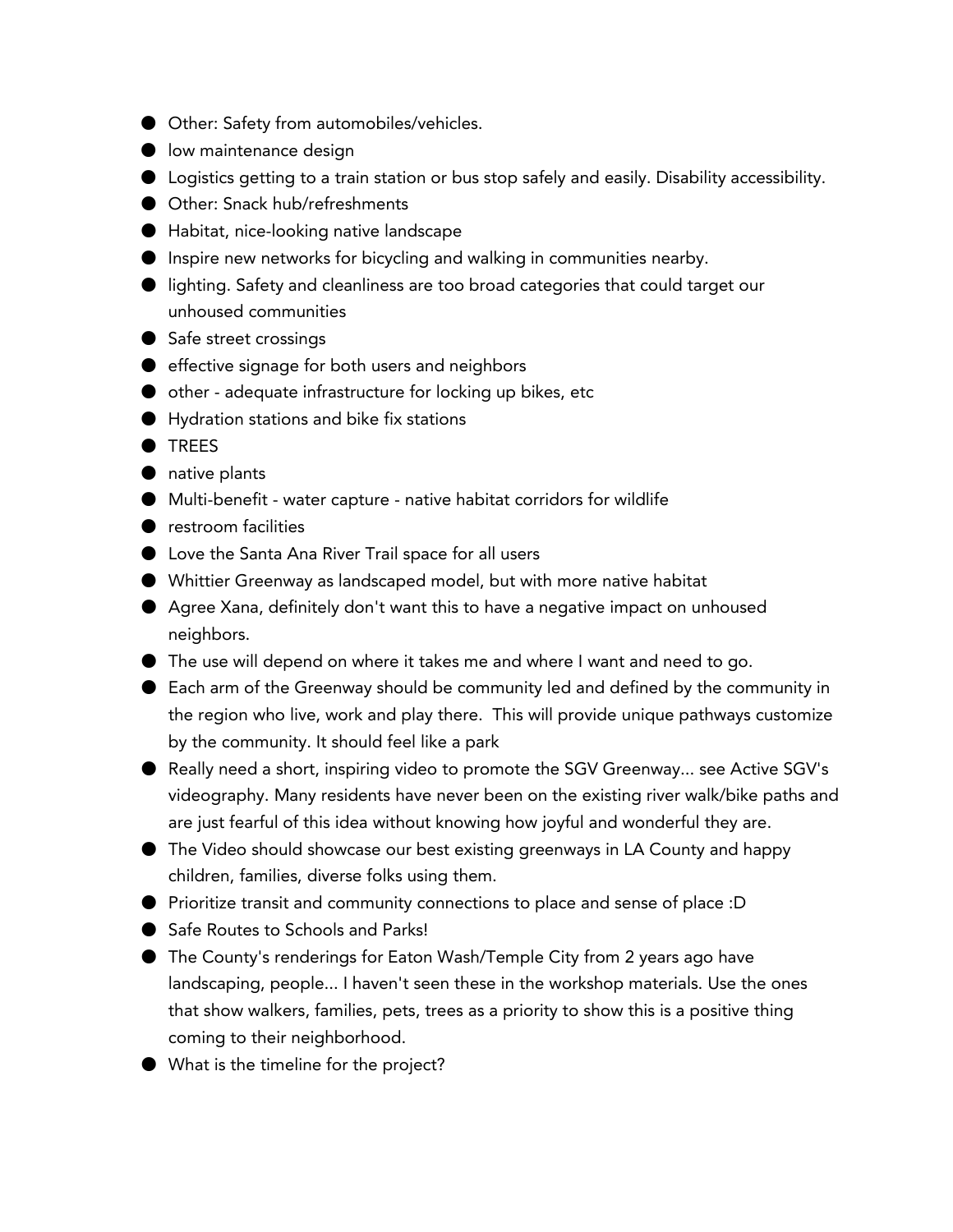- Can collect data to measure urban biodiversity and species health before and after the greenway is established, and depending on the species they can be indicators for human health RE urban heat index, air particulate matter, etc. This is very exciting from a community science/urban biodiversity perspective.
- Not at all, just being a nerd in the chat lol
- Maybe an APP can be added to "the Works" APP?
- Gather infö using your The Works APP or a new app?
- Have you reached out to the individual cities that are covered by this project? The City of Alhambra is great about outputting community engagement opportunities on their social media.
- I will link this on the Altadena Town Council website :D
- Social media and websites yessss <3 We added these meetings to the @NatureInLA accounts too and can continue to do so for future events.
- Survey: https://bit.ly/sgv-survey
- Website: www.sgvgreenway.org
- Email: sgvgreenway@pw.lacounty.gov
- Contact: Ernesto Rivera at (626) 458-6110
- Also need to include in policy -- how are we preventing green gentrification as these add beautification & amenities in communities as well

### Workshop 4, November 18th 2021, 6PM

- Welcome, we will begin shortly
- We are offering live interpretation in Spanish during this meeting. If you wish to hear Spanish interpretation, please click the Interpretation button at the bottom right of your Zoom screen (you'll see a globe icon).
- If you are joining via the Zoom smartphone app, select your language by clicking "More" or the three dots in the bottom right corner of our screen. Select "Language Interpretation," then choose "Spanish" and click "Done." If you wish to hear only the interpreters and not the original speakers, be sure to click Mute Original Audio. EVERYONE must choose a language. Do not stay in the default off.
- Estamos ofreciendo interpretación en vivo en español durante esta reunión. Si desea escuchar la interpretación en español, haga clic en el botón Interpretation (interpretación) en la parte inferior derecha de la pantalla Zoom (verá un icono de globo terráqueo).
- Si se está uniendo a través de la aplicación Zoom para smartphone, seleccione su idioma haciendo clic en "More" (más) o en los tres puntos en la esquina inferior derecha de la pantalla. Seleccione "Language Interpretation" (interpretación del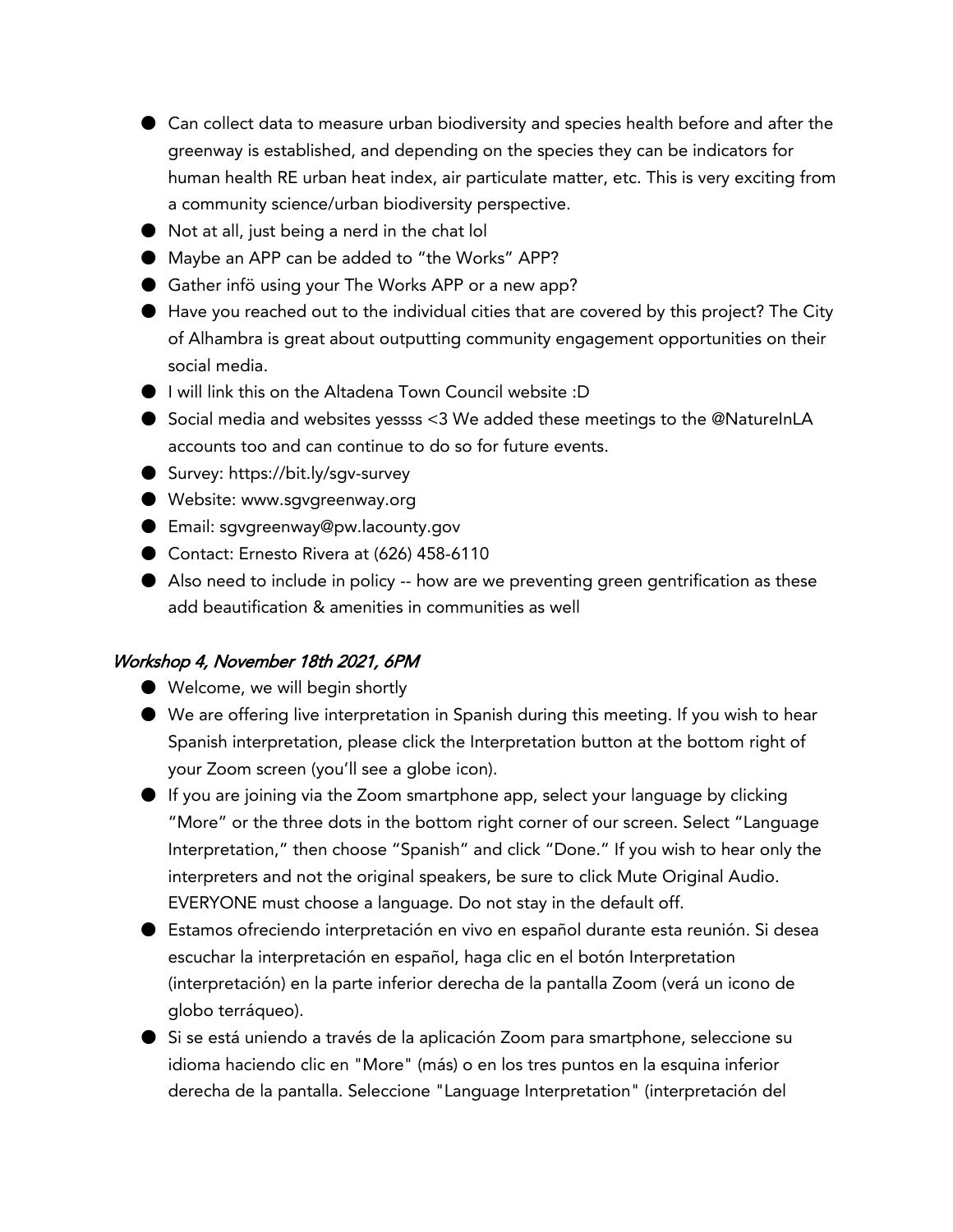idioma), luego elija "Spanish" y haga clic en "Done" (listo). Si desea escuchar solo a los intérpretes y no a los oradores originales, asegúrese de hacer clic en "Mute Original Audio" (silenciar audio original). TODOS deben elegir un idioma. No se quede en la posición de apagado predeterminada.

- For additional information, resources, and suggestions, see: https://usdac.us/nativeland
- Para obtener información adicional, recursos y sugerencias, consulte: https://usdac.us/nativeland
- Baldwin Park/Irwindale
- Pasadena.
- Pomona
- Eagle Rock
- Pasadena
- South San Jose Hills
- They're a great place to teach kids how to ride a bike, and to develop bike skills.
- Just occurred to me: Other: amenities like restrooms or water fountains
- YES! ^ And water bottle refill stations
- And connections to the future Puente Hills Landfill Park.
- Two concerns I have homeless encampments (a big can of worms, I know), and hard core cyclists using it as their personal race track. I was almost in a collision with a cyclist on the path near Griffith Park that is even signposted as a SLOW zone.
- Particularly excited about a possible bike path down the Eaton Wash. I would be able to ride from my home in Pasadena to Long Beach without the lengthy detour to Santa Anita.
- I'm in "park poor" Baldwin Park so I'm looking forward to 1.) more green space, native plants/trees & wildlife, 2.) shade or shelter, 3.) seating 4.) a place to lock a bike!
- Richard, we would love to connect and work with you and the Rio Hondo WASC as well as the other WASCs in the SGV. We will be in touch.
- Something else that would be a great amenity and attraction for youth, a pump park. These can be used by skateboards, scooters or bicycles. Also noteworthy is that a bike skills park is included in the Puente Hills Landfill Park plan.
- Richard, I may have to disagree with you about shopping since I started doing more errands via bike as my city just added a few miles of bike lanes to our "downtown" area which is further away from the 10fwy. I like not having to fight for parking
- Cargo bikes, and particularly electric cargo bikes are capable of carrying a family's full shopping purchases. They are a growing segment, and with infrastructure in place more will be encouraged to use them.
- I hope it's well lit! solar LED lighting hopefully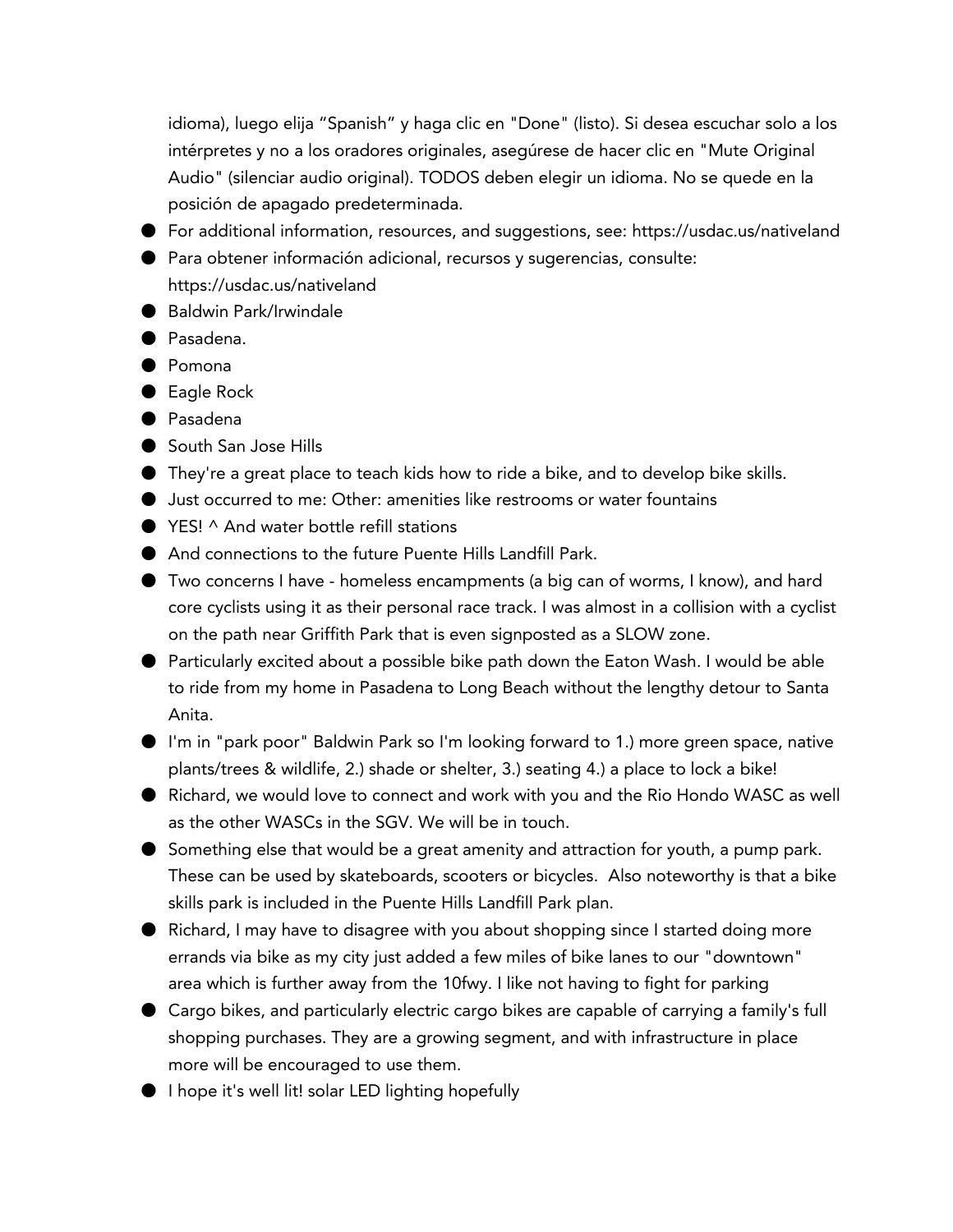- Yup, @Steve M. sustainable transportation with reduced carbon emissions
- I have to go feed my cats now. Thank you.
- Thank you Duncan
- I also think lighting along the bikeways and pedestrian paths is important for safety, but it must be balanced with light pollution concerns and night lighting impacts to wildlife in the areas that can support natural settings.
- Haha that's right Laureen!!! Love it!
- Hey Rich, definitely! Here's my email if anyone would like to connect.
- Survey: https://bit.ly/sqv-survey
- Website: www.sqvgreenway.org
- Email: sqvqreenway@pw.lacounty.qov
- Contact: Ernesto Rivera at (626) 458-6110
- It's exciting to be at this stage, since we commented in support of the SGVN Strategic Implementation Plan before the Board of Supervisors in 2017. Thank you.
- Very exciting. Thank you everyone for working on it!
- Looking forward to seeing the progress! Keep up the good work!!

#### Email comment:

Hello,

 I think that the greenway proposal is an excellent idea. I am unsure who much of the existing drainage wash infrastructure has the needed clearances for this to be done along the entire route of the washes. But if it can be done, I am fully in support of this.

 With that said, there are a few concerns I have. First is security and safety. The existing San Gabriel River bikeway is far less used these days than it used to be, due to rider harassment and crime. Doing this project without providing enough security that people would feel safe using it might well be a waste of money.

 Second, while these would be good 'arteries' to move longer distances, to make this really useful, you would also lots to have lots of 'last mile' feeder bike lanes, and hopefully, some bike lanes that would interconnect between adjacent greenways.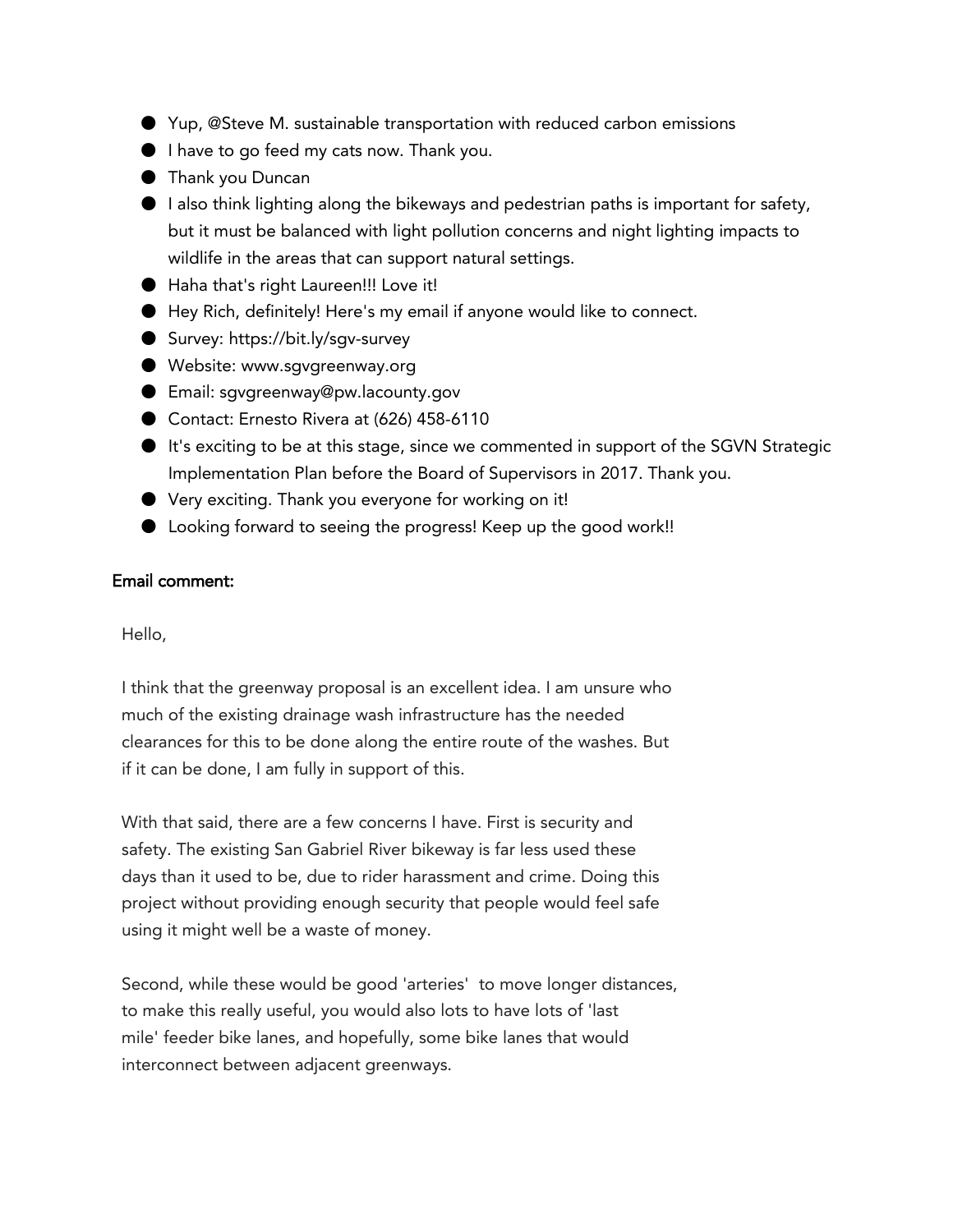You would also have to try to make this so that it is not perceived as 'taking away' any part of the existing (or needed) road infrastructure.

 Look at this as a synergistic part of the local transportation system, and try to tie it into the rail, road, public transit, etc.

Thanks for your efforts on this!

## Social Media posts





# Want to help improve recreation and mobility in San Gabriel Valley?

Come to a workshop to learn more about the SGV Greenway Plan and share your improvement ideas!

Register at:

surveymonkey.com/r/SGVGreenwayWorkshops-1